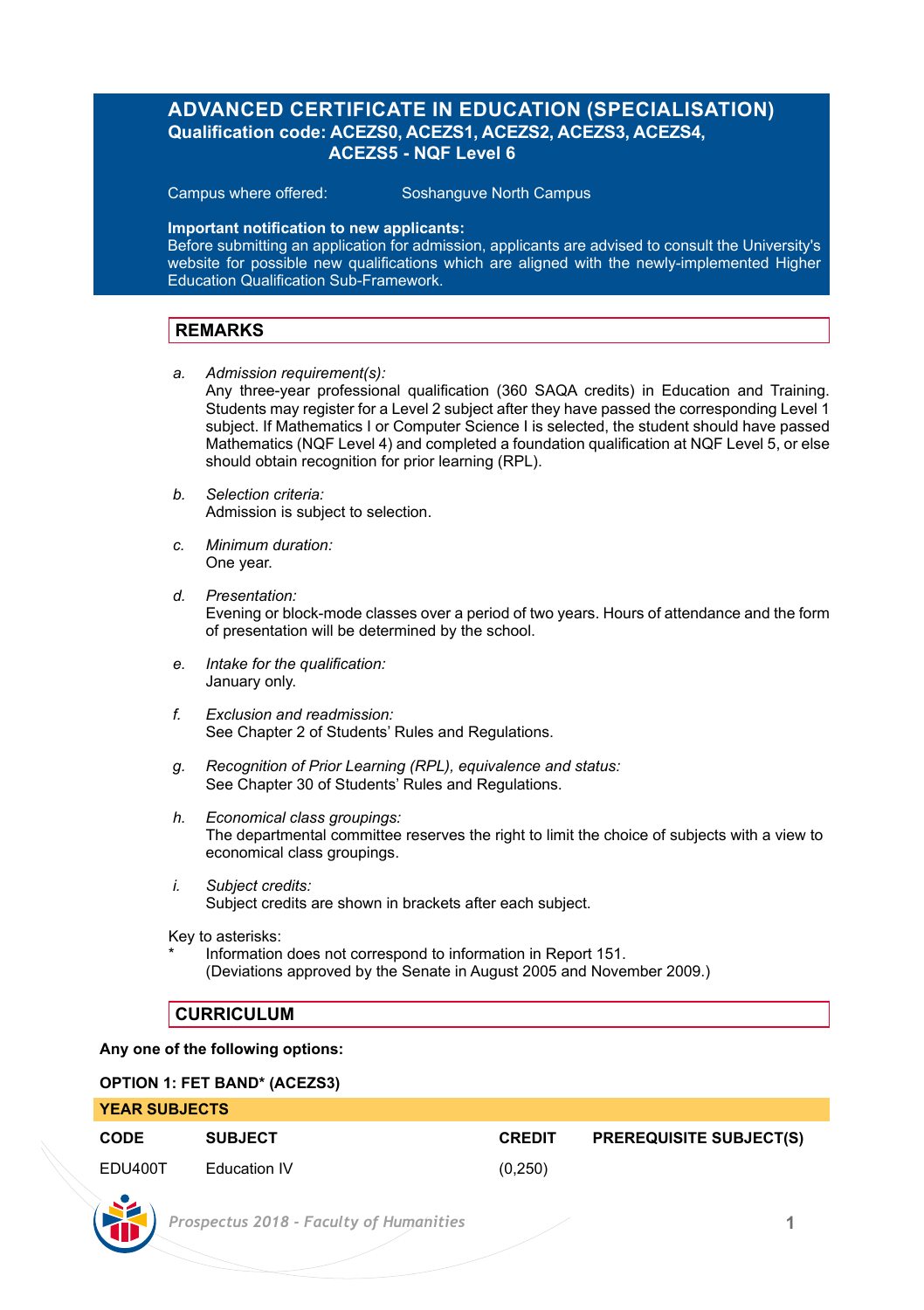| RMD100M | Research Methodology       | (0, 150) |
|---------|----------------------------|----------|
| SSD400T | Specific Subject Didactics | (0,200)  |

### **plus two subjects from one of the following subject groups:**

# **SUBJECT GROUP A: CONSUMER STUDIES**

## **(Managed by the Department of Mathematics, Science and Business Education)**

| CSS100T        | Consumer Studies I            | (0, 200)    |                              |
|----------------|-------------------------------|-------------|------------------------------|
| CSS200T        | Consumer Studies II           | $(0,200)^*$ | Consumer Studies I           |
| CSS300T        | <b>Consumer Studies III</b>   | $(0,200)^*$ | Consumer Studies II          |
| <b>FNU110T</b> | Food and Nutrition I          | (0,200)     |                              |
| <b>FNU210T</b> | Food and Nutrition II         | $(0,200)^*$ | Food and Nutrition I         |
| <b>FNU310T</b> | Food and Nutrition III        | $(0,200)^*$ | Food and Nutrition II        |
| HTK110T        | Hotelkeeping and Catering I   | (0,200)     |                              |
| <b>HTK210T</b> | Hotelkeeping and Catering II  | $(0,200)^*$ | Hotelkeeping and Catering I  |
| HTK310T        | Hotelkeeping and Catering III | $(0,200)^*$ | Hotelkeeping and Catering II |
|                |                               |             |                              |

### **SUBJECT GROUP B: MATHEMATICS AND MATHEMATICAL LITERACY (Managed by the Department of Mathematics, Science and Business Education)**

| MAE100T        | Mathematics (Education) I  | (0, 200)    |                           |
|----------------|----------------------------|-------------|---------------------------|
| <b>MAE200T</b> | Mathematics (Education) II | $(0,200)^*$ | Mathematics (Education) I |
| <b>MAT150E</b> | Mathematics I              | (0,200)     |                           |
| MAT260E        | Mathematics II             | $(0,200)^*$ | Mathematics I             |
| MAT340E        | Mathematics III            | $(0,200)^*$ | Mathematics II            |
| MLY100T        | Mathematical Literacy I    | (0,200)     |                           |
| MLY200T        | Mathematical Literacy II   | $(0,200)^*$ | Mathematical Literacy I   |
| MLY300T        | Mathematical Literacy III  | $(0,200)^*$ | Mathematical Literacy II  |
|                |                            |             |                           |

# **SUBJECT GROUP C: NATURAL SCIENCE**

### **(Managed by the Department of Mathematics, Science and Business Education)**

| BIE100T              | Biology (Education) I       | (0,200)     |                            |
|----------------------|-----------------------------|-------------|----------------------------|
| <b>BIE200T</b>       | Biology (Education) II      | $(0,200)^*$ | Biology (Education) I      |
| BIE300T              | Biology (Education) III     | $(0,200)^*$ | Biology (Education) II     |
| CMS <sub>110</sub> T | Computer Science I          | (0,200)     |                            |
| CMS200T              | Computer Science II         | $(0,200)^*$ | Computer Science I         |
| CMS310T              | Computer Science III        | $(0,200)^*$ | Computer Science II        |
| CYE100T              | Chemistry (Education) I     | (0, 200)    |                            |
| CYE210T              | Chemistry (Education) II    | $(0,200)^*$ | Chemistry (Education) I    |
| CYE300T              | Chemistry (Education) III   | $(0,200)^*$ | Chemistry (Education) II   |
| <b>FWS100T</b>       | <b>Physical Science I</b>   | (0, 200)    |                            |
| <b>FWS200T</b>       | <b>Physical Science II</b>  | $(0,200)^*$ | <b>Physical Science I</b>  |
| <b>FWS310T</b>       | <b>Physical Science III</b> | $(0,200)^*$ | <b>Physical Science II</b> |
| <b>MAT150E</b>       | Mathematics I               | (0,200)     |                            |
| MAT260E              | Mathematics II              | $(0,200)^*$ | Mathematics I              |
| MAT340E              | Mathematics III             | $(0.200)^*$ | Mathematics II             |
|                      |                             |             |                            |

### **SUBJECT GROUP D: TECHNOLOGY (FET)\* (Managed by the Department of Technology and Vocational Education)**

| CVY100T | Civil Technology I*                  | (0, 200)    |                                |
|---------|--------------------------------------|-------------|--------------------------------|
| CVY200T | Civil Technology II*                 | $(0,200)^*$ | Civil Technology I             |
| CVY300T | Civil Technology III*                | $(0,200)^*$ | Civil Technology II            |
| EGD100T | Engineering Graphics and Design I*   | (0, 200)    |                                |
| EGD200T | Engineering Graphics and Design II*  | $(0,200)^*$ | Engineering Graphics and       |
|         |                                      |             | Design I                       |
| EGD300T | Engineering Graphics and Design III* | $(0.200)^*$ | Engineering Graphics and       |
|         |                                      |             | Design II                      |
| ELY100T | Electrical Technology I*             | (0, 200)    |                                |
| ELY200T | Electrical Technology II*            | $(0,200)^*$ | <b>Electrical Technology I</b> |
|         |                                      |             |                                |

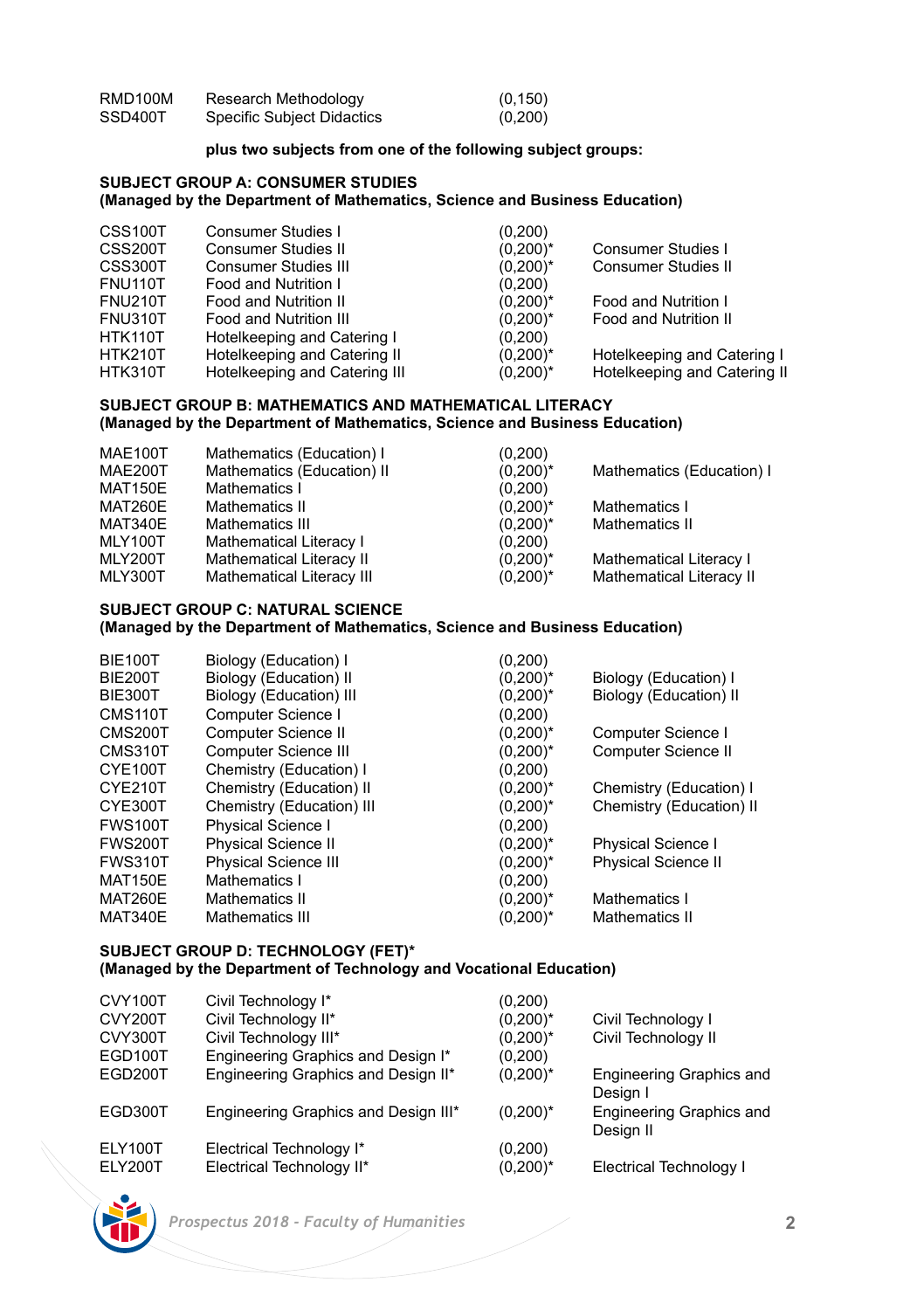| ELY300T        | Electrical Technology III* | $(0,200)^*$ | <b>Electrical Technology II</b> |
|----------------|----------------------------|-------------|---------------------------------|
| MAT150E        | Mathematics I              | (0,200)     |                                 |
| MAT260E        | Mathematics II             | $(0,200)^*$ | Mathematics I                   |
| MAT340E        | Mathematics III            | $(0,200)^*$ | Mathematics II                  |
| MHY100T        | Mechanical Technology I*   | (0,200)     |                                 |
| <b>MHY200T</b> | Mechanical Technology II*  | $(0,200)^*$ | Mechanical Technology I         |
| MHY300T        | Mechanical Technology III* | $(0,200)^*$ | <b>Mechanical Technology II</b> |

### **SUBJECT GROUP E: GENERAL**

**(Managed by the Department of Technology and Vocational Education)**

| <b>MAT150E</b> | Mathematics I                        | (0, 200)    |                                |
|----------------|--------------------------------------|-------------|--------------------------------|
| <b>MAT260E</b> | Mathematics II                       | $(0,200)^*$ | Mathematics I                  |
| MAT340E        | Mathematics III                      | $(0,200)^*$ | Mathematics II                 |
| TCD100T        | <b>Technological Design I</b>        | (0, 200)    |                                |
| TCD200T        | <b>Technological Design II</b>       | $(0,200)^*$ | Technological Design I         |
| TCD300T        | <b>Technological Design III</b>      | $(0,200)^*$ | <b>Technological Design II</b> |
| <b>THE110T</b> | Technology I (not offered in 2018)   | (0, 200)    |                                |
| <b>THE210T</b> | Technology II (not offered in 2018)  | $(0,200)^*$ | Technology I                   |
| <b>THE310T</b> | Technology III (not offered in 2018) | $(0,200)^*$ | <b>Technology II</b>           |
|                |                                      |             |                                |

TOTAL CREDITS FOR OPTION 1: **1,000**

# **OPTION 2: GET: FOUNDATION PHASE (ACEZS0) (Managed by the Department of Primary Education)**

**YEAR SUBJECTS**

| <b>CODE</b>    | <b>SUBJECT</b>              | <b>CREDIT</b> | <b>PREREQUISITE SUBJECT(S)</b> |
|----------------|-----------------------------|---------------|--------------------------------|
| EDU400T        | <b>Education IV</b>         | $(0,290)^*$   |                                |
| LEA200T        | Learning Areas II           | (0, 200)      |                                |
| <b>LIF110T</b> | Life Skills I               | (0,060)       |                                |
| LRY100T        | Literacy I                  | (0,080)       |                                |
| NUM110T        | Numeracy I                  | (0.080)       |                                |
| PDF410T        | <b>Professional Studies</b> | (0, 140)      |                                |
| RMD100M        | Research Methodology        | (0, 150)      |                                |

TOTAL CREDITS FOR OPTION 2: **1,000**

# **OPTION 3: GET: INTERMEDIATE PHASE, TECHNOLOGY, ARTS AND CULTURE, VISUAL ART, BARRIERS TO LEARNING (ACEZS1)**

**(Managed by the Department of Primary Education)**

| <b>CODE</b>    | <b>SUBJECT</b>                                              | <b>CREDIT</b> | <b>PREREQUISITE SUBJECT(S)</b> |
|----------------|-------------------------------------------------------------|---------------|--------------------------------|
| CMV400T        | Creating and Managing Learning<br>Environments IV           | (0, 100)      |                                |
| CUL400T        | Culture and Society IV                                      | (0, 100)      |                                |
| HDV400T        | Human Development IV                                        | (0.100)       |                                |
| RMD100M        | Research Methodology                                        | (0, 150)      |                                |
|                | plus one of the following subjects:                         |               |                                |
| LAR400T        | Learning Area Specialisation: Arts and<br>Culture IV        | (0,550)       |                                |
| <b>LIN400T</b> | Learning Area Specialisation: Intermediate (0,550)<br>Phase |               |                                |
| LTY400T        | Learning Area Specialisation:<br><b>Technology IV</b>       | (0,550)       |                                |

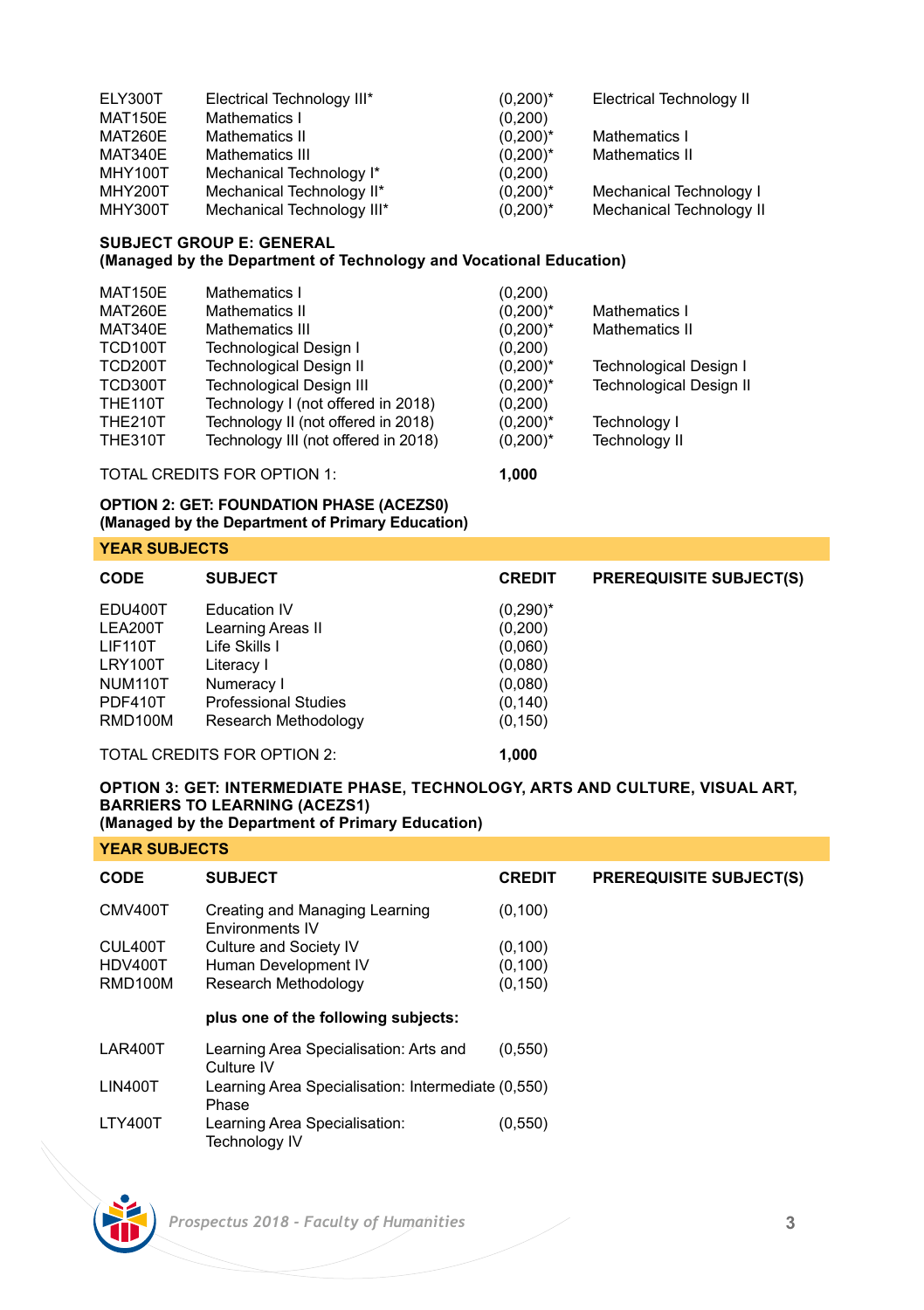| <b>LVI400T</b> | Learning Area Specialisation: Visual<br>Arts IV | (0, 550) |
|----------------|-------------------------------------------------|----------|
|                |                                                 |          |

# TOTAL CREDITS FOR OPTION 3: **1,000**

# **OPTION 4: GET SENIOR PHASE AND FET BAND (ACEZS4)**

| <b>YEAR SUBJECTS</b>          |                                                                           |                                |                                |  |
|-------------------------------|---------------------------------------------------------------------------|--------------------------------|--------------------------------|--|
| <b>CODE</b>                   | <b>SUBJECT</b>                                                            | <b>CREDIT</b>                  | <b>PREREQUISITE SUBJECT(S)</b> |  |
| EDU400T<br>RMD100M<br>SSD400T | Education IV<br>Research Methodology<br><b>Specific Subject Didactics</b> | (0.250)<br>(0, 150)<br>(0,200) |                                |  |

**plus two subjects from one of the following subject groups:**

### **SUBJECT GROUP A: ECONOMICS AND MANAGEMENT SCIENCES (Managed by the Department of Mathematics, Science and Business Education as well as the Department of Technology and Vocational Education)**

| ACC120T              | Accounting I                                | (0, 200)    |                                                     |
|----------------------|---------------------------------------------|-------------|-----------------------------------------------------|
| ACC220T              | Accounting II                               | $(0,200)^*$ | Accounting I                                        |
| ACC320T              | Accounting III                              | $(0,200)^*$ | Accounting II                                       |
| <b>BMN130T</b>       | <b>Business Management I</b>                | (0, 200)    |                                                     |
| <b>BMN240T</b>       | <b>Business Management II</b>               | $(0,200)^*$ | <b>Business Management I</b>                        |
| BMN340T              | <b>Business Management III</b>              | $(0,200)^*$ | <b>Business Management II</b>                       |
| CAY100T              | <b>Computer Applications Technology I</b>   | (0, 200)    |                                                     |
| CAY200T              | <b>Computer Applications Technology II</b>  | $(0,200)^*$ | <b>Computer Applications</b><br><b>Technology I</b> |
| CAY300T              | <b>Computer Applications Technology III</b> | $(0,200)^*$ | <b>Computer Applications</b><br>Technology II       |
| CMS <sub>110</sub> T | Computer Science I                          | (0, 200)    |                                                     |
| CMS200T              | Computer Science II                         | $(0,200)^*$ | Computer Science I                                  |
| CMS310T              | <b>Computer Science III</b>                 | $(0,200)^*$ | Computer Science II                                 |
| <b>ECN130T</b>       | Economics I*                                | (0, 200)    |                                                     |
| <b>ECN220T</b>       | Economics II*                               | $(0,200)^*$ | Economics I                                         |
| <b>ECN320T</b>       | Economics III*                              | $(0,200)^*$ | Economics II                                        |
|                      |                                             |             |                                                     |

### **SUBJECT GROUP B: HUMAN AND SOCIAL SCIENCES (Managed by the Department of Primary Education)**

| GEG110B        | Geography I   | (0.200)     |              |
|----------------|---------------|-------------|--------------|
| GEG200T        | Geography II  | $(0,200)^*$ | Geography I  |
| GEG300T        | Geography III | $(0,200)^*$ | Geography II |
| HTS110T        | History I     | (0.200)     |              |
| <b>HTS210T</b> | History II    | $(0,200)^*$ | History I    |
| HTS310T        | History III   | $(0.200)^*$ | History II   |

### **SUBJECT GROUP C: LIFE ORIENTATION (Managed by the Department of Educational Foundation)**

| <b>LIO100T</b> | Life Orientation I                  | (0,200)     |                     |
|----------------|-------------------------------------|-------------|---------------------|
| LIO200T        | Life Orientation II                 | $(0,200)^*$ | Life Orientation I  |
| LIO300T        | Life Orientation III                | $(0,200)^*$ | Life Orientation II |
| SGC100T        | School Guidance and Counseling I    | (0,200)     |                     |
| SGC200T        | School Guidance and Counselling II  | $(0,200)^*$ | School Guidance and |
|                |                                     |             | Counselling I       |
| SGC300T        | School Guidance and Counselling III | $(0,200)^*$ | School Guidance and |
|                |                                     |             | Counselling II      |
|                |                                     |             |                     |

TOTAL CREDITS FOR OPTION 4: **1,000**

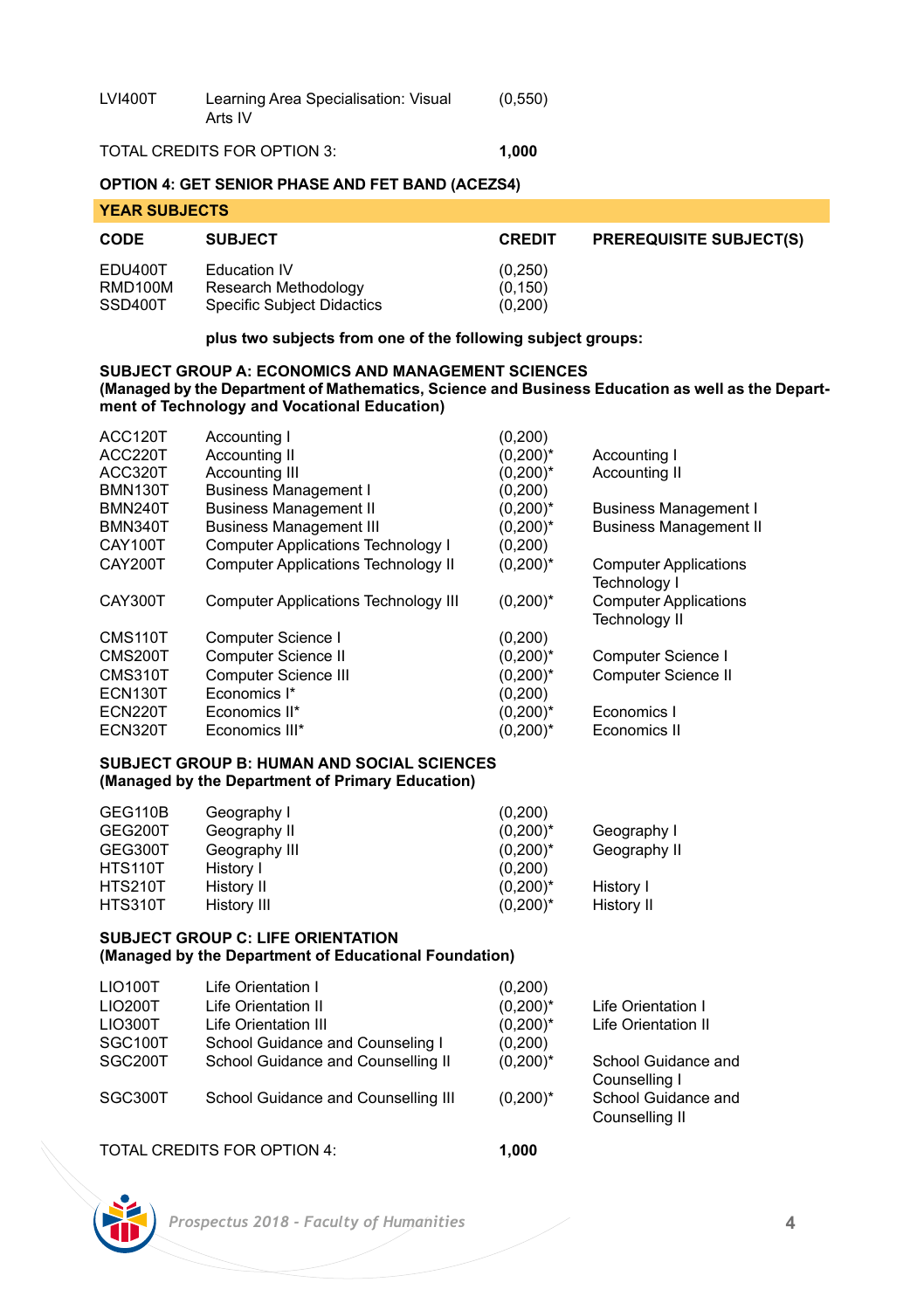### **OPTION 5: MULTI-GRADE/MULTI-AGE TEACHING (ACEZS2) (Managed by the Department of Educational Foundation)**

### **YEAR SUBJECTS**

| <b>CODE</b>                 | <b>SUBJECT</b>                                      | <b>CREDIT</b>          | <b>PREREQUISITE SUBJECT(S)</b> |  |  |
|-----------------------------|-----------------------------------------------------|------------------------|--------------------------------|--|--|
| EDU400T<br>PDF410T          | <b>Education IV</b><br><b>Professional Studies</b>  | (0,250)<br>$(0,240)^*$ |                                |  |  |
| RMD100M<br>SUB400T          | Research Methodology<br><b>Subject Didactics IV</b> | $(0,240)^*$<br>(0,270) |                                |  |  |
| TOTAL CREDITS FOR OPTION 5: |                                                     | 1.000                  |                                |  |  |

# **OPTION 6: SENIOR PHASE: MATHEMATICS, SCIENCE AND TECHNOLOGY\* (ACEZS5) (Managed by the Department of Mathematics, Science and Business Education)**

# **YEAR SUBJECTS**

| <b>CODE</b>                          | <b>SUBJECT</b>                                                                   | <b>CREDIT</b>                    | <b>PREREQUISITE SUBJECT(S)</b> |
|--------------------------------------|----------------------------------------------------------------------------------|----------------------------------|--------------------------------|
| <b>EDU400T</b><br>RMD100M<br>SSD400T | <b>Education IV</b><br>Research Methodology<br><b>Specific Subject Didactics</b> | (0, 250)<br>(0, 150)<br>(0, 200) |                                |
|                                      | plus four of the following subjects:                                             |                                  |                                |
| <b>FWS100T</b>                       | <b>Physical Science I</b>                                                        | $(0,100)^*$                      |                                |
| <b>FWS200T</b>                       | <b>Physical Science II</b>                                                       | $(0,100)^*$                      | <b>Physical Sciences I</b>     |
| <b>MAE100T</b>                       | Mathematics (Education) I                                                        | $(0,100)^*$                      |                                |
| <b>MAE200T</b>                       | Mathematics (Education) II                                                       | $(0,100)^*$                      | Mathematics (Education) I      |
| <b>NAS100B</b>                       | Natural Sciences I*                                                              | (0, 100)                         |                                |
| NAS200T                              | Natural Sciences II*                                                             | (0, 100)                         | Natural Sciences I             |
| THE <sub>110</sub> T                 | Technology I                                                                     | $(0,100)^*$                      |                                |
| <b>THE210T</b>                       | <b>Technology II</b>                                                             | $(0,100)^*$                      | <b>Technology I</b>            |
| TOTAL CREDITS FOR OPTION 6:          |                                                                                  | 1.000                            |                                |

# **SUBJECT INFORMATION (OVERVIEW OF SYLLABUS)**

The syllabus content is subject to change to accommodate industry changes. Please note that more detailed syllabus is available at the Department or in the study guide that is applicable to a particular subject. On 27 September 2017, the syllabus content was defined as follows:

# **A**

### **ACCOUNTING l (ACC120T) 1 X 3-HOUR PAPER**

### *(Subject custodian: Department of Mathematics, Science and Business Education)*

Introduction to accounting, accounting concepts and principles, the history of accounting, the accounting equation, adjustments, final accounts and financial statements of sole traders, interpretation of financial statements, stock control systems, bank reconciliation, salaries and wages journal, introduction to partnerships. Application of subject didactic principles to plan, develop and present a lesson on a topic pertaining to the FET curriculum. (Total tuition time: ± 100 hours)

### **ACCOUNTING II (ACC220T) 1 X 3-HOUR PAPER**

# *(Subject custodian: Department of Mathematics, Science and Business Education)*

Introduction to Internal Auditing. Ethics in Accounting. Professional Bodies. Sector accounting. Advanced partnerships. Companies. Close Corporation. Non-profit organisations. Budgeting. (Total tuition time: ± 100 hours)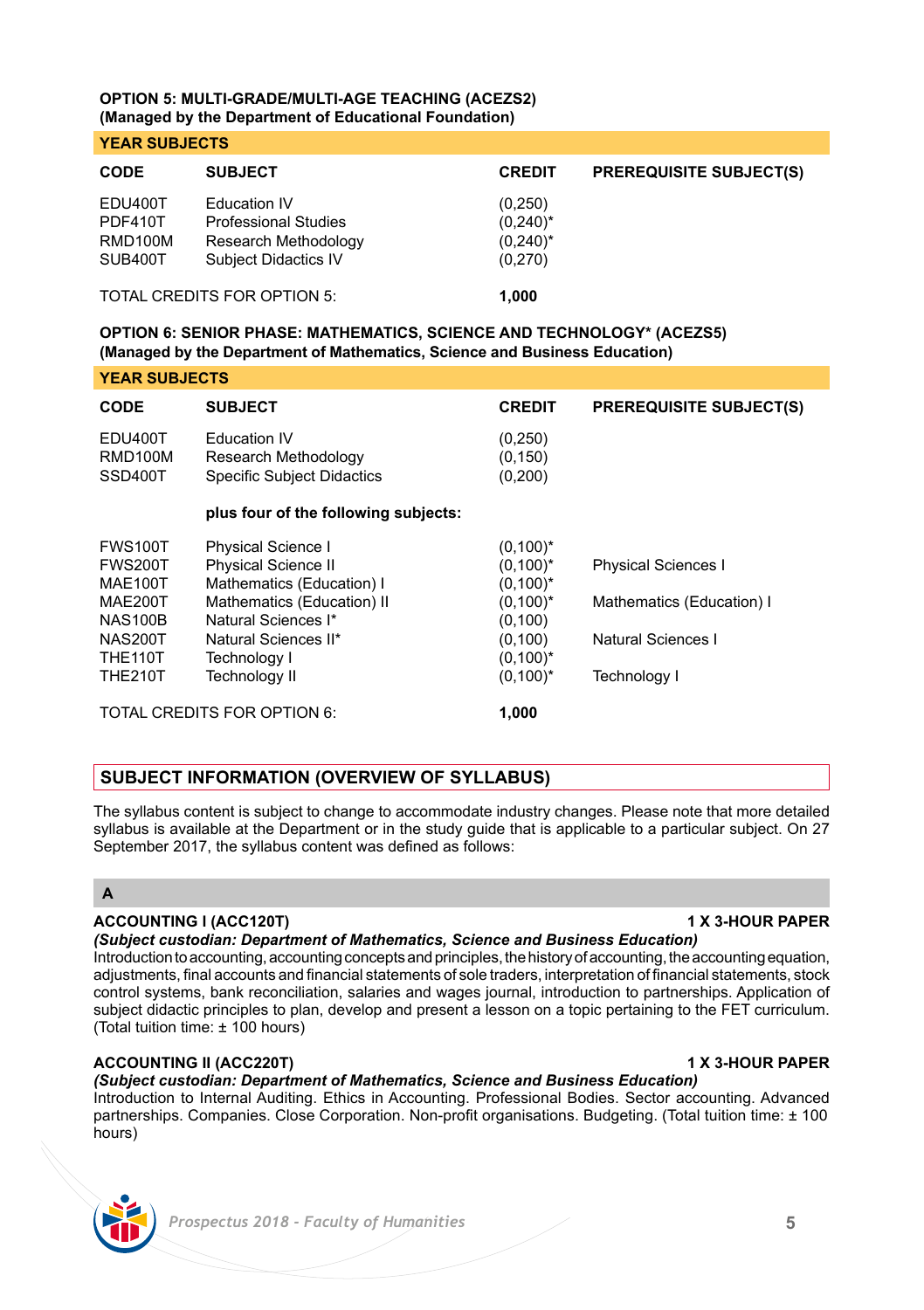# **ACCOUNTING III (ACC320T) 1 X 3-HOUR PAPER**

*(Subject custodian: Department of Mathematics, Science and Business Education)* 

Presentation of Financial Statements (Application of IAS 1, GAAP AND IFRS); Provisions and contingent assets and liabilities; Acquisitions and mergers (take-overs); Amalgamations; Capital reconstruction; Contract accounts; Investments (cum div and ex div); Leases; Valuations and liquidations; Introduction to group statements; Deferred taxation; Events after the balance sheet date; Extra-ordinary items with tax implications. Application and integration of the national curriculum, FET Curriculum, Grade 10 -12 and the subject didactics. The development of the appropriate subject policy to demonstrate the organisational, administrative and practical implications on the management of the subject at all levels. (Total tuition time: ± 100 hours)

# **ACCOUNTING IV (ACC400T) 1 X 3-HOUR PAPER**

*(Subject custodian: Department of Mathematics, Science and Business Education)* 

Advanced company financial statements, comparative figures, abnormal and extraordinary items with tax implications, deferred taxation, instalment sales, valuations, liquidations and amalgamations, reconstructions, leases, and grouping statements. (Total tuition time: ± 75 hours)

# **B**

# **BIOLOGY (EDUCATION) I (BIE100T) 1 X 3-HOUR PAPER**

*(Subject custodian: Department of Mathematics, Science and Business Education)* 

An introduction to the microscope and biochemistry, investigating the characteristics of cells and multicellular organisms. The emphasis then shifts to human population ecology/dynamics, ecological relationships, conservation and population. Application of subject didactic principles: to plan, develop and present a lesson on a topic pertaining to the national curriculum, FET curriculum Grades 10-11. (Total tuition time: ± 125 hours)

# **BIOLOGY (EDUCATION) II (BIE200T) 1 X 3-HOUR PAPER**

*(Subject custodian: Department of Mathematics, Science and Business Education)* 

The emphasis is on the physiology and ecology of plants and animals. Viruses, bacteria, fungi, algae, mosses, ferns and seed plants (gymnosperm and angiosperm) are also studied. The animals are divided into two subtypes, the invertebrates, which include the Protozoa (one-celled animals), Coelenterata, Platyhelminthes, Echinodermata, Annelida (earthworm), Molluscs and Arthropoda, and the Vertebrates, which include Pisces, Amphibia, Aves, Reptilia and Mammalia. Application of subject didactic principles pertaining to the national curriculum, FET curriculum Grades 10-12, with the emphasis on the application of the national curriculum, FET Subject Assessment Guidelines. (Total tuition time: ± 125 hours)

# **BIOLOGY (EDUCATION) III (BIE300T) 1 X 3-HOUR PAPER**

*(Subject custodian: Department of Mathematics, Science and Business Education)* 

Study on the theories of the origin of the earth and evolution of landforms. Introduction to the concept of biodiversity, including taxonomy (classification), systematics of life forms and morphology and phylogeny of living things. (Total tuition time: ± 125 hours)

# **BUSINESS MANAGEMENT I (BMN130T) 1 X 3-HOUR PAPER**

*(Subject custodian: Department of Mathematics, Science and Business Education)* 

Introduction to business management (30%), small business entrepreneurship (50%), administrative function (20%). Applications of subject didactics principles: to plan, develop and present a lesson on a topic pertaining to the national curriculum, FET curriculum Grade 10. (Total tuition time: ± 100 hours)

# **BUSINESS MANAGEMENT II (BMN240T) 1 X 3-HOUR PAPER**

*(Subject custodian: Department of Mathematics, Science and Business Education)*  Principles of management and management process (20%), operations management (30%), public relations management (10%), purchasing management (40%). Applications of subject didactic principles pertaining to the national curriculum, FET Subject Assessment Guidelines. (Total tuition time: ± 100 hours)

# **BUSINESS MANAGEMENT III (BMN340T) 1 X 3-HOUR PAPER**

*(Subject custodian: Department of Mathematics, Science and Business Education)*  Human Resources Management (30%), marketing management (30%), financial management (30%) and contemporary issues to be selected annually (10%). Application of subject didactic principles of the national curriculum, FET curriculum Grades 10 - 12, as well as the development of an appropriate subject policy to demonstrate the organisational, administrative and practical implications of how the subject is managed at all levels. (Total tuition time: ± 100 hours)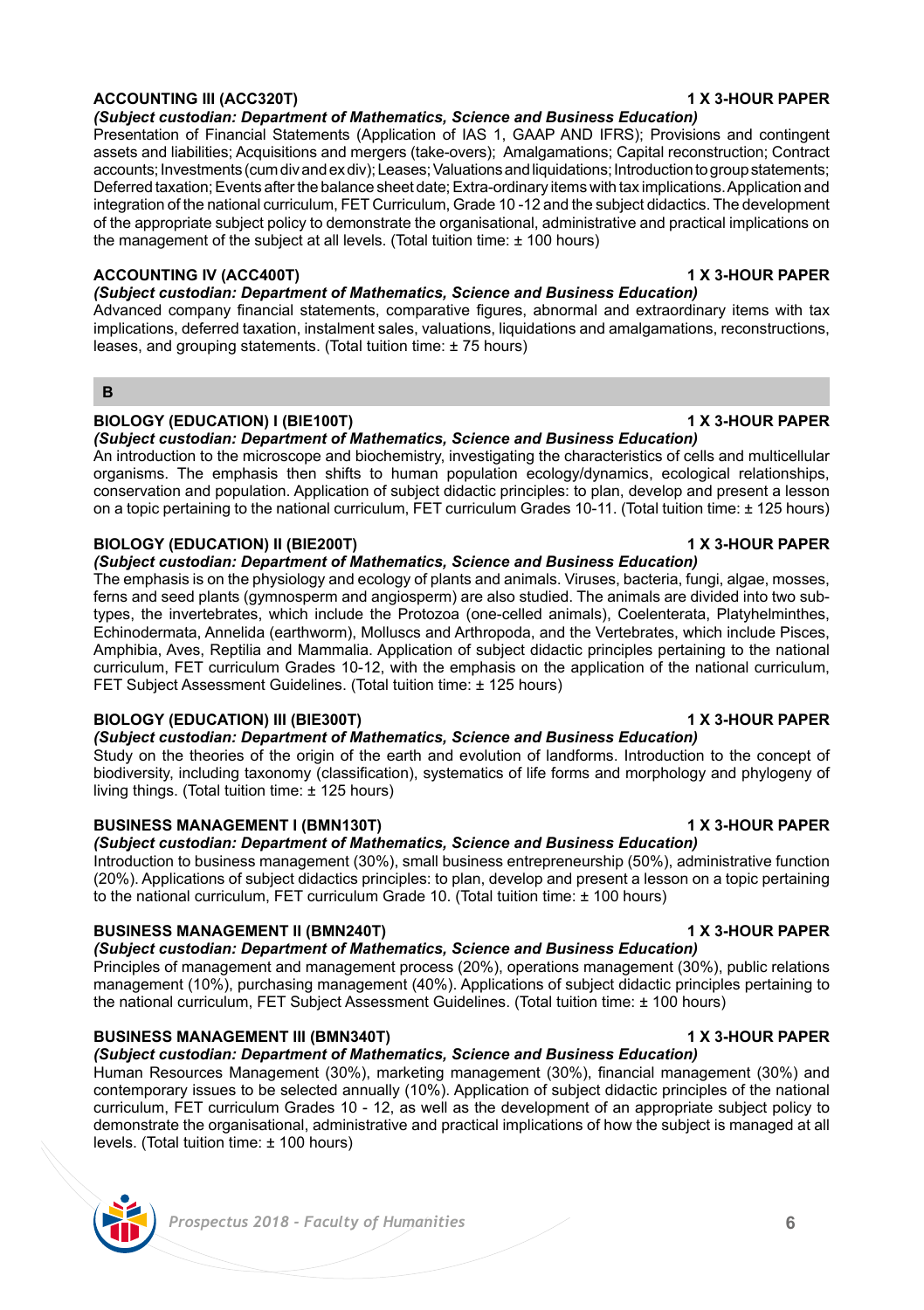### **C**

### **CHEMISTRY (EDUCATION) I (CYE100T) 1 X 3-HOUR PAPER**

*(Subject custodian: Department of Mathematics, Science and Business Education)*  The properties classification and a particle model of matter are investigated. The subject also focuses on the

atomic structure, the periodic table and chemical landing. Application of subject didactic principles: to plan, develop and present a lesson on a topic pertaining to the national curriculum, FET curriculum Grades 10-11. (Total tuition time: ± 125 hours)

# **CHEMISTRY (EDUCATION) II (CYE200T, CYE210T) 1 X 3-HOUR PAPER**

*(Subject custodian: Department of Mathematics, Science and Business Education)*  A study of oxidation/reduction reaction, electrochemistry, stoichiometry and solutions, as well as the physical and chemical properties of water. Application of subject didactic principles pertaining to the national curriculum, FET curriculum Grades 10-12, with the emphasis on the application of the national curriculum, FET Subject Assessment Guidelines. (Total tuition time: ± 125 hours)

### **CHEMISTRY (EDUCATION) III (CYE300T) 1 X 3-HOUR PAPER**

*(Subject custodian: Department of Mathematics, Science and Business Education)* 

A study of inorganic and thermochemistry, as well as the properties of chemical reactions. Application of subject didactic principles of the national curriculum, FET curriculum Grades 10-12, as well as the development of a suitable subject policy to demonstrate the organisational, administrative and practical implications of how the subject is managed at all levels. (Total tuition time: ± 125 hours)

### **CIVIL TECHNOLOGY I (CVY100T) 1 X 3-HOUR PAPER**

*(Subject custodian: Department of Technology and Vocational Education)* 

The emphasis is on basic technical knowledge and skills in the civil field of specialisation. Theory and practical skills are integrated by way of Woodwork Theory (safety measures, hand tools, machine tools and attachments, woodworking joints, timber, design, finishing) and practical work (design, preparation, basic woodworking processes: scale-model examples of selected woodworking joints and manufacturing projects, using hand and machine tools). Civil Technology also focuses on organisation, communication and services (safety and professional services), planning and communication, design procedures (timber, roads and parking sections), installation of cold and hot water supply, heat, drainage and electricity), instruments (tools, bricklaying, plastering, carpeting and plumbing), materials and construction (concrete, brickwork, woodworking, steelwork, roof construction and quantity surveying) as well as applied mechanics. Projects in which the technological process is applied are undertaken to solve technological problems. (Total tuition time: ± 125 hours)

### **CIVIL TECHNOLOGY II (CVY200T) 1 X 3-HOUR PAPER**

# *(Subject custodian: Department of Technology and Vocational Education)*

The emphasis is on basic technical knowledge and skills in the civil field of specialisation. Theory and practical skills are integrated by way of woodwork theory (safety measures, machine tools and attachments, design, making, evaluating and finishing), and practical work (preparation of material, design, manufacturing projects using machines). Civil Technology also focuses on organisation, communication and services, design procedures (CAD, bridges, dams and buildings), installation of solar heating systems, drainage), instruments (dumpy level, test apparatus, slump test, concrete compression test, tensile test for steel), materials and construction (reinforced concrete, glass, cement, aggregates), as well as applied mechanics. (Total tuition time: ± 125 hours)

### **CIVIL TECHNOLOGY III (CVY300T) 1 X 3-HOUR PAPER**

### *(Subject custodian: Department of Technology and Vocational Education)*

The emphasis is on basic technical knowledge and skills in the civil field of specialisation, with specific reference to the built environment. Theory and practical skills are integrated by means of hands-on practical application of theoretical work (pouring of concrete, bridge building, surveying, conducting practical tests on concrete samples, etc.), organisation, communication and services, design procedures, materials and construction, as well as applied mechanics. (Total tuition time: ± 125 hours)

### **COMPUTER APPLICATIONS TECHNOLOGY I (CAY100T) CONTINUOUS ASSESSMENT**

### *(Subject custodian: Department of Technology and Vocational Education)*

To understand basic concepts and terminology of relevant computer hardware and software. The installation and configuration of input and output devices. To identify legal, ethical and security issues related to information technology. To integrate end user computer applications skills e.g. Microsoft Word and Microsoft Excel and to use Microsoft PowerPoint. Application of subject didactic principles pertaining to the national curriculum, FET curriculum, Grade 10. (Total tuition time: ± 125 hours)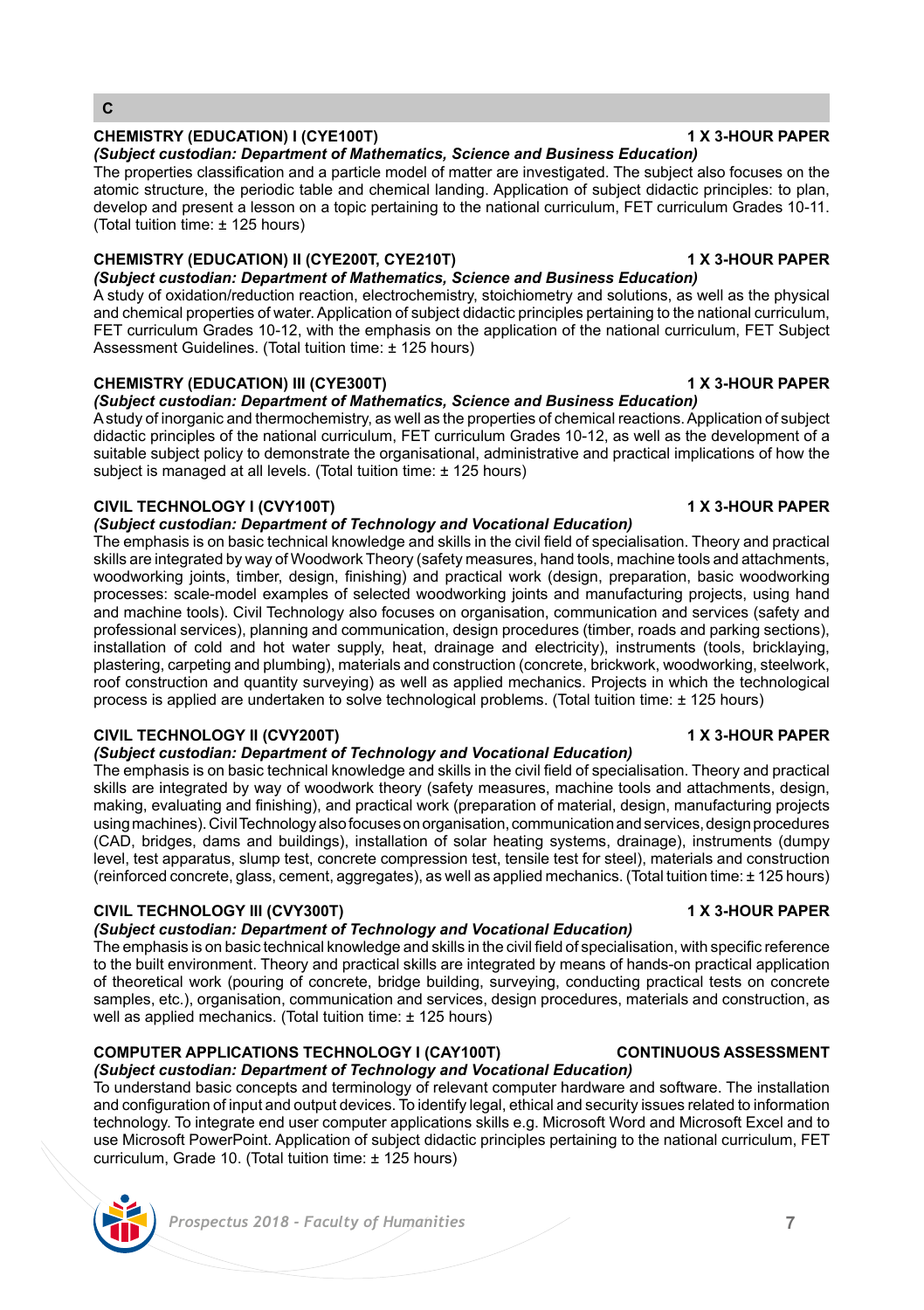# **COMPUTER APPLICATIONS TECHNOLOGY II (CAY200T) CONTINUOUS ASSESSMENT**

*(Subject custodian: Department of Technology and Vocational Education)* 

Theory: getting more out of your software. Using the Internet. Managing files and folders. Mobile technology. Computers in the workplace: networks, connecting up a small LAN of your own. Word processing with Microsoft Word. Spreadsheets with Microsoft Excel. Databases with Microsoft Access. Presentations with Microsoft PowerPoint: information management. (Performance Application Task) research project. Specific subject didactics: official policy documents. Lesson designing and lesson presentation. Setting up question papers and memoranda. (Total tuition time: ± 125 hours)

### **COMPUTER APPLICATIONS TECHNOLOGY III (CAY300T) CONTINUOUS ASSESSMENT** *(Subject custodian: Department of Technology and Vocational Education)*

Basic concepts of IT and interrelationships. Management and communication of information. Application of end-user computing skills and knowledge. Provision of solutions related to the processing and presentation of information. Application of subject didactic principles of the national curriculum, FET curriculum Grades 10-12, as well as the development of an appropriate subject policy to demonstrate the organisational, administrative and practical implications of how the subject is managed at all levels. (Total tuition time:  $\pm$  125 hours)

# **COMPUTER SCIENCE I (CMS110T) 1 X 3-HOUR PAPER**

### *(Subject custodian: Department of Technology and Vocational Education)*

Use basic information and communication technologies and relevant, fundamental terminology. Apply standard methods and techniques to communicate electronically. Identify social and ethical issues relating to the use of information and communication technologies. Design and use electronic tools to solve standard, routine problems. Apply the principles of the national curriculum and use prescribed Information Technology Grade 10 content to plan Grade 10 lessons. (Total tuition time: ± 125 hours)

### **COMPUTER SCIENCE II (CMS200T) 1 X 3-HOUR PAPER**

### *(Subject custodian: Department of Technology and Vocational Education)*

Provide details of information and communication technologies, using applicable terminology. Provide details of the methods and techniques used to communicate electronically. Describe and evaluate the effect of the use of information and communication technologies on the society and environment. Design and use existing electronic tools to solve advanced problems implementing appropriate methods. Prepare assessment activities and tools applying the principles of the Subject Assessment Guidelines for Information Technology. Present a lesson incorporating relevant LTSM and applying professional presentation skills. (Total tuition time: ± 125 hours)

### **COMPUTER SCIENCE III (CMS310T) 1 X 3-HOUR PAPER**

# *(Subject custodian: Department of Technology and Vocational Education)*

Apply, evaluate and integrate knowledge of information and communication technologies. Evaluate the methods and techniques used to communicate electronically. Justify decisions made with regard to the ethical and professional use of information and communication technologies. Design and use existing electronic tools to solve complex problems implementing a range of methods. Use all official DoE documents to plan, present and perform administration of Information Technology. Create an environment conducive to learning. (Total tuition time: ± 125 hours)

# **CONSUMER STUDIES I (CSS100T) 1 X 3-HOUR PAPER**

### *(Subject custodian: Department of Mathematics, Science and Business Education)*

Family resource management, community extension work, family cycle and development, socialisation and adaptation. Communication and stress management. Support system and primary health-care. Home management, including financial management, management of household work, decision making, food management, food evaluation and entrepreneurship. Clothing and soft furnishing products, including needlework, pattern and pricing. Application of subject didactic principles: to plan, develop and present a lesson on a topic pertaining to the national curriculum, FET curriculum for Grades 10 to 12. (Total tuition time: ± 100 hours)

# **CONSUMER STUDIES II (CSS200T) 1 X 3-HOUR PAPER**

### *(Subject custodian: Department of Mathematics, Science and Business Education)*

Buying and planning a house: buying a house, architectural plans, interior decoration, elements and principles of design, colour, surface and finishes: wall treatment, floor treatment and window treatment. Household textiles. Interior styles, lighting, heating, ventilation and insulation. Fashion trends, choice of clothing, fiber to fabric and clothing outlets. Application of subject didactic principles: to plan, develop and present a lesson on a topic pertaining to the national curriculum, FET curriculum for Grades 10 to 12. (Total tuition time: ± 100 hours)

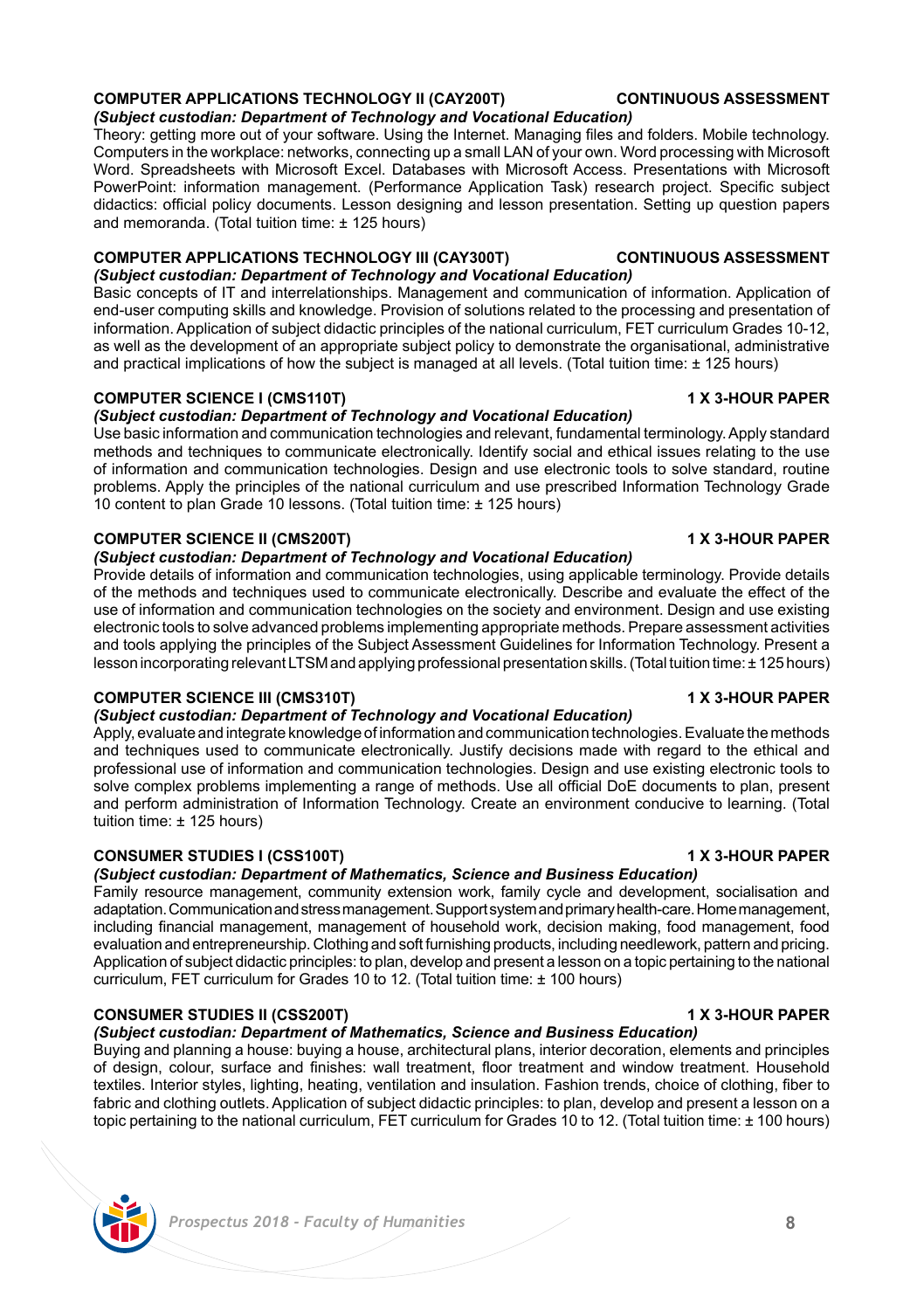# **CONSUMER STUDIES III (CSS300T) 1 X 3-HOUR PAPER**

# *(Subject custodian: Department of Mathematics, Science and Business Education)*

An ecological approach to housing: housing choice, micro-environment and housing, housing provision and financial law, financial management: income concepts, management environment, management functions, purchasing transactions and financial management in small business. Consumerism: consumer rights and responsibilities, consumer behaviour and factors, family as consumer, marketing. Consumer protection: work study: introduction to work study, work/workplace. Application of subject didactic principles: to plan, develop and present a lesson on a topic pertaining to the national curriculum, FET curriculum for Grades 10 to 12. (Total tuition time: ± 100 hours)

### **CREATING AND MANAGING LEARNING ENVIRONMENTS IV (CMV400T) 1 X 3-HOUR PAPER** *(Subject custodian: Department of Educational Foundation)*

Curriculum: approaches to curriculum development, national curriculum statement, macro- and micro-planning. Assessment. The classroom: teaching and learning strategies, time and space, materials development. Arts and culture processes as learning mediums. Integration. Managing behaviour. Assessment strategies: research, workshops, classroom observation, portfolio. (Total tuition time: ± 35 hours)

# **CULTURE AND SOCIETY IV (CUL400T) 1 X 3-HOUR PAPER**

*(Subject custodian: Department of Educational Foundation)*

Children in society (cultural, socio-historical, local and global perspectives). Children, human rights and the law. Children and religion. Assessment strategies: assignments, seminars, presentations and tests. (Total tuition time: ± 35 hours)

## **E**

# **ECONOMICS I (ECN130T) 1 X 3-HOUR PAPER**

### *(Subject custodian: Department of Mathematics, Science and Business Education)*

The nature and scope of economics as a social science, the price theory, rational behaviour of consumers, production processes, fiscal policy, inflation and economic history. Application of subject didactic principles to plan, develop and present a lesson on a topic pertaining to the national curriculum, FET curriculum. (Total tuition time: ± 100 hours)

# **ECONOMICS II (ECN220T) 1 X 3-HOUR PAPER**

# *(Subject custodian: Department of Mathematics, Science and Business Education)*

Micro theory: demand and supply, elasticity, customer equilibrium, production, determining prices and output, perfect and imperfect completion. Macro theory: national accounts, macro-economic cycle. Monetary theory: demand for the supply of money. Specific Subject Didactics: curriculum: application of subject didactic principle pertaining national curriculum, FET curriculum (Grade 10-11), application of national curriculum, FET subject guidelines. (Total tuition time: ± 100 hours)

# **ECONOMICS III (ECN320T) 1 X 3-HOUR PAPER**

# *(Subject custodian: Department of Mathematics, Science and Business Education)*

International trade: theory of absolute cost advantage and theory of comparative cost advantage, production possibilities, equilibrium in an open economy, factor movement in an international trade, international trade policy. Monetary economics: monetary policy, public (government) economics: the role of government in the economy, government intervention, fiscal policy, public expenditure, coordinating fiscal and monetary policy. Development economics: development and growth, the development gap, developing countries, development bodies, development policy (the role of agriculture), development planning. Current economic problems: Inflation, unemployment. Specific subject didactics: curriculum: application of subject didactics principles pertaining national curriculum, FET curriculum (Grade 11-12), the development of appropriate subject policy to demonstrate the organisational and administrative and practical implications of how the subject is managed at all grades. (Total tuition time: ± 100 hours)

# **ELECTRICAL TECHNOLOGY I (ELY100T) 1 X 3-HOUR PAPER**

# *(Subject custodian: Department of Technology and Vocational Education)*

Basic technical knowledge and skills in the electrical field of specialisation. Theory is integrated with practical work through basic experiments and processes conducted in workshops and laboratories. Projects and experiments in which the technological process is applied are undertaken to solve technological problems (e.g. project: electrical door buzzer). Application of subject didactic principles: to plan, develop and present a lesson on a topic pertaining to the national curriculum, FET curriculum Grades 10-11. (Total tuition time: ± 125 hours)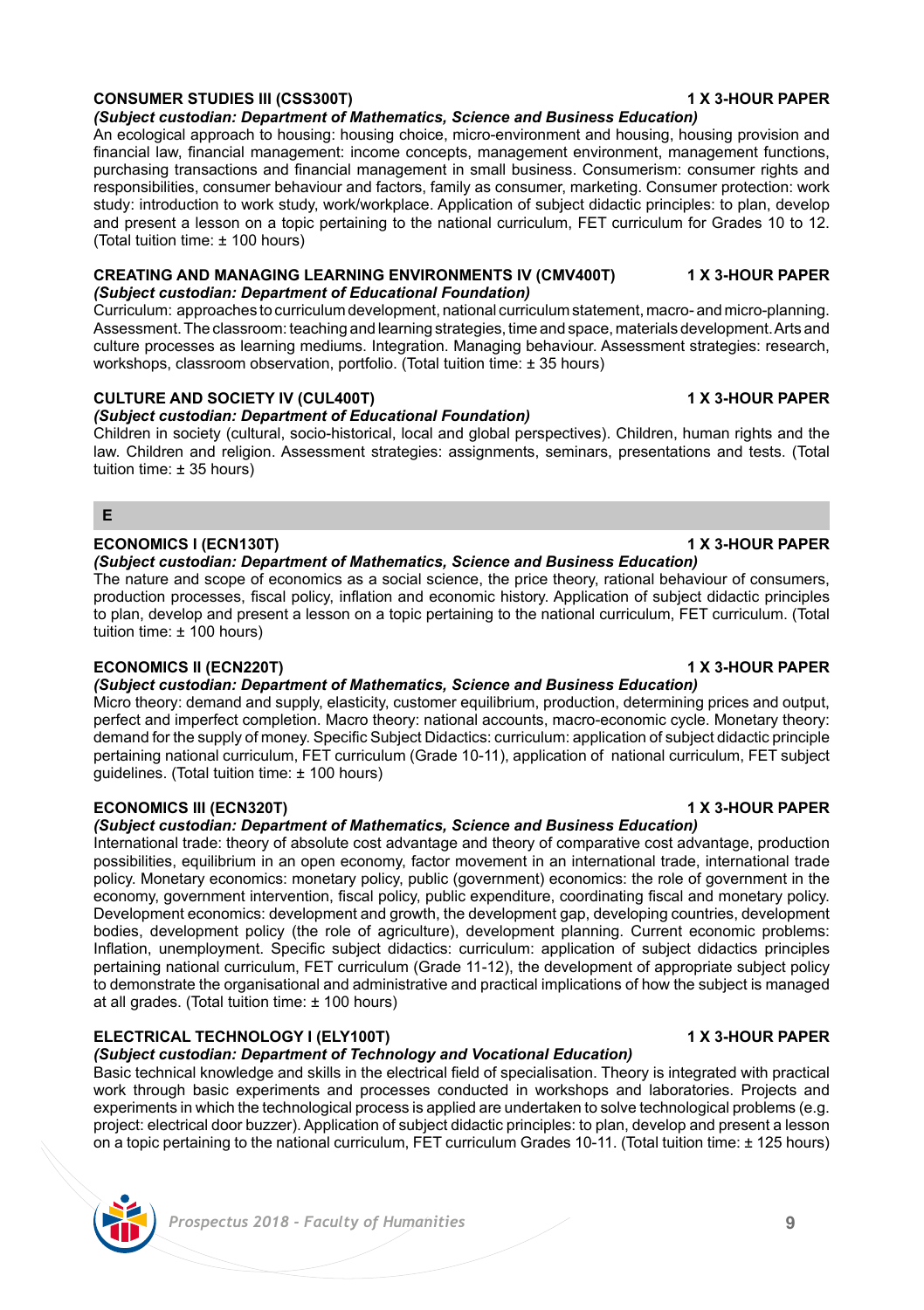# *Prospectus 2018 - Faculty of Humanities* **10**

# **ELECTRICAL TECHNOLOGY II (ELY200T) 1 X 3-HOUR PAPER**

# *(Subject custodian: Department of Technology and Vocational Education)*

Basic technical knowledge and skills in the electrical field of specialisation. Theory is integrated with practical work through basic experiments and processes carried out in workshops and laboratories. Projects and experiments in which the technological process is applied are conducted to solve technological problems (e.g. project: earth-leakage tester). Application of subject didactic principles pertaining to the national curriculum, FET curriculum Grades 10-12, with the emphasis on the application of the national curriculum, FET Subject Assessment Guidelines. (Total tuition time: ± 125 hours)

# **ELECTRICAL TECHNOLOGY III (ELY300T) 1 X 3-HOUR PAPER**

*(Subject custodian: Department of Technology and Vocational Education)* 

Basic technical knowledge and skills in the electrical field of specialisation. Theory is integrated with practical work through basic experiments and processes carried out in workshops and laboratories. Projects and experiments in which the technological process is applied are conducted to solve technological problems (e.g. project: power supply or battery charger, complete construction: PCB, wiring, housing). Application of subject didactic principles of the national curriculum, FET curriculum Grades 10-12, as well as the development of a suitable subject policy to demonstrate the organisational, administrative and practical implications of how the subject is managed at all levels. (Total tuition time: ± 125 hours)

### **EDUCATION IV (EDU400T) 1 X 3-HOUR PAPER**

### *(Subject custodian: Department of Educational Foundation)*

Advanced views on the tasks and disciplines of educational management. Areas of educational management, leadership and administration, including human resources and law of education. Advanced views of the tasks and disciplines of the theory of education, including different philosophies, theories, historical perspectives, psychological perspectives and approaches to learning. (Total tuition time: ± 50 hours)

# **ENGINEERING GRAPHICS AND DESIGN I (EGD100T) 1 X 4-HOUR PAPER**

### *(Subject custodian: Department of Technology and Vocational Education)*

Basic graphic representation of ideas in the design and manufacturing processes covered in the practical skills workshops. Development of drawing skills using various techniques. Application of subject didactic principles: to plan, develop and present a lesson on a topic pertaining to the national curriculum, FET curriculum Grades 10-11. (Total tuition time: ± 125 hours)

### **ENGINEERING GRAPHICS AND DESIGN II (EGD200T) 1 X 4-HOUR PAPER** *(Subject custodian: Department of Technology and Vocational Education)*

Graphic representation of design ideas as a basic condition for effective design and manufacturing processes in technology education subjects, including practical work. Application of subject didactic principles pertaining to the national curriculum, FET curriculum Grades 10-12, with the emphasis on the application of the national curriculum, FET Subject Assessment Guidelines. (Total tuition time: ± 125 hours)

### **ENGINEERING GRAPHICS AND DESIGN III (EGD300T) 1 X 3-HOUR PAPER AND 1 X 4-HOUR PAPER** *(Subject custodian: Department of Technology and Vocational Education)*

Graphic representation, using various techniques such as orthographic and isometric skills, as a basic condition for designing and manufacturing technology products and processes in the workshop or laboratory. Practical work. Application of subject didactic principles of the national curriculum, FET curriculum Grades 10-12, as well as the development of a suitable subject policy to demonstrate the organisational, administrative and practical implications of how the subject is managed at all levels. (Total tuition time: ± 125 hours)

### **F**

# **FOOD AND NUTRITION I (FNU110T) 1 X 3-HOUR PAPER**

### *(Subject custodian: Department of Mathematics, Science and Business Education)*

FOOD: basic cookery methods including measuring, recipe instructions and interpretations, food selection and basic preparation skills for baked products, cereals and starch products, herbs and spices, salad and salad dressings, soups, sauces and stocks, eggs, dairy products, legumes, nuts, vegetables and fruit. NUTRITION: basic nutrition concepts, food and nutrient guides, basic nutrients and their functions and nutrition and menu planning. Application of subject didactic principles: to plan, develop and present a lesson on a topic pertaining to the current FET curriculum for Grades 10-11. (Total tuition time: ± 125 hours)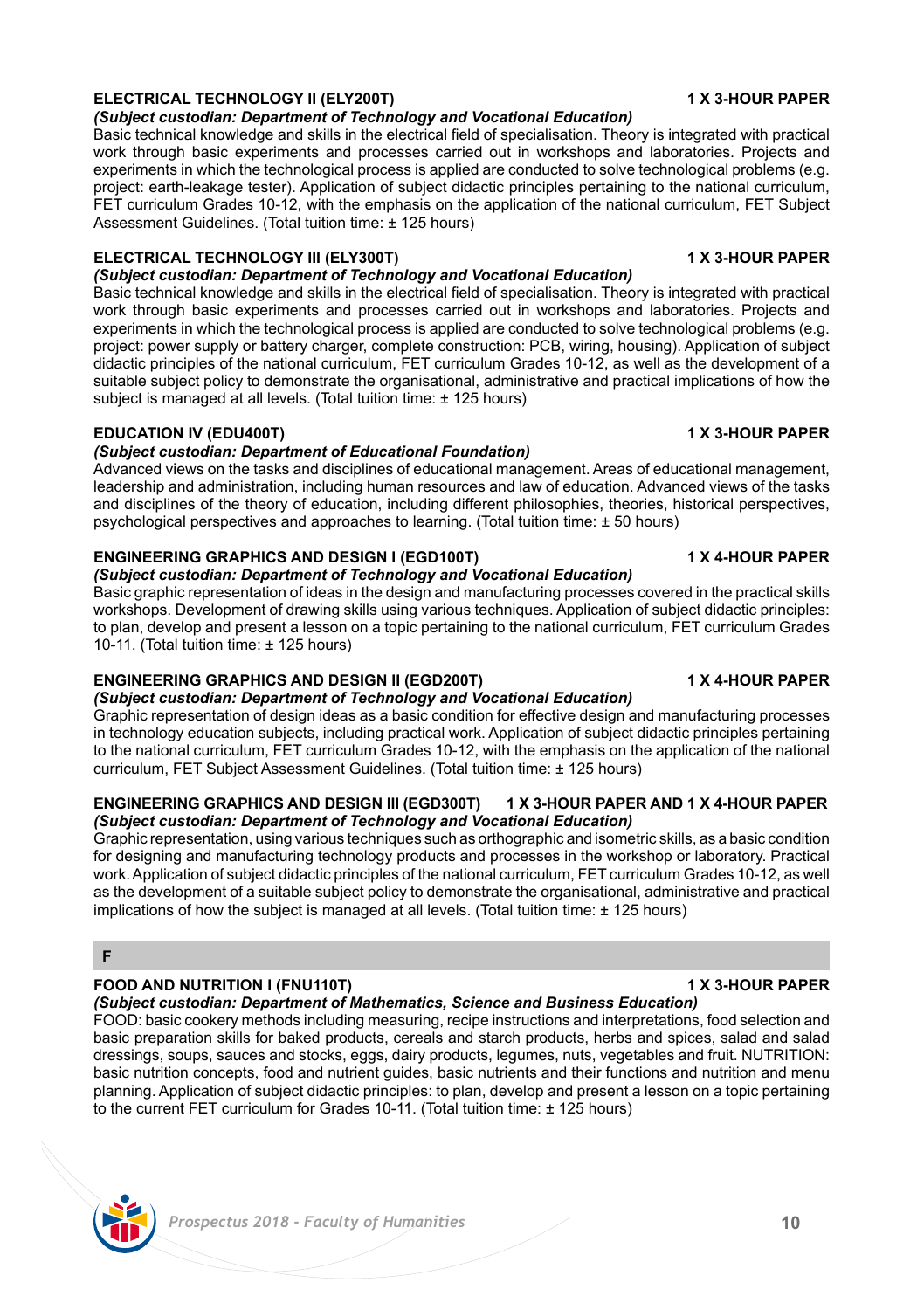# **FOOD AND NUTRITION II (FNU210T) 1 X 3-HOUR PAPER**

*(Subject custodian: Department of Mathematics, Science and Business Education)* 

FOOD: basic principles of cooking food in food groups, such as meat, fish, poultry, frozen desserts, sugar cookery and flour mixes, food preservation. NUTRITION: meal planning and food choices, nutrition throughout the life cycle. Application of subject didactic principles pertaining to the current FET curriculum for Grades 10-12, with emphasis on the application of the current FET Subject Assessment Guidelines. (Total tuition time: ± 125 hours)

# **FOOD AND NUTRITION III (FNU310T) 1 X 3-HOUR PAPER**

# *(Subject custodian: Department of Mathematics, Science and Business Education)*

FOOD: the banquet menu and advanced preparation techniques, providing food for different cultural needs. NUTRITION: factors influencing dietary patterns for different traditions of ethnic, religious and other groups in Southern Africa. Nutrition and food-related health conditions – causes and eating habits to prevent or manage health disorders. Application of subject didactic principles of the current FET curriculum Grades 10-12, as well as the development of an appropriate subject policy to demonstrate the organisational, administrative and practical implications of how the subject is managed at all levels. (Total tuition time: ± 125 hours)

### **G**

# **GEOGRAPHY I (GEG110B) 1 X 3-HOUR PAPER**

# *(Subject custodian: Department of Primary Education)*

Geographical skills and techniques (the development and use of these skills and techniques form an integral part of the process of knowledge construction in Geography). Using atlases, map skills, map orientation (map position, grid reference), Geographical Information Systems (GIS), data acquisition. Atmosphere: weather and climate. Biosphere: ecosystems (biotic and abiotic systems). People and their needs: economic activities, resource use and management, energy use and management. People and their organisations. (Total tuition time:  $\pm$  75 hours)

# **GEOGRAPHY II (GEG200T) 1 X 3-HOUR PAPER**

# *(Subject custodian: Department of Primary Education)*

Geographical skills and techniques: using atlases and maps, map skills. Consolidation and further application of the map skills and techniques covered in the first year on topographical maps, aerial photos and orthophoto maps. Reading, analysis and interpretation of 1:50 000 topographical maps and orthophotos. Lithosphere: the structure and changing landforms of the earth. (Total tuition time: ± 50 hours)

# **GEOGRAPHY III (GEG300T) 1 X 3-HOUR PAPER**

# *(Subject custodian: Department of Primary Education)*

Geographical skills and techniques (the development and use of these skills and techniques form an integral part of the process of knowledge construction in Geography). Consolidation and further application of map skills and techniques covered in the first and second years on topographical maps, orthophoto maps and aerial photos. Reading, analysis and interpretation of 1:50 000 topographical maps and orthophoto maps. Atmosphere: weather and climate. Development: people and place, settlement. (Total tuition time: ± 50 hours)

# **H**

# **HISTORY I (HTS110T) 1 X 3-HOUR PAPER**

# *(Subject custodian: Department of Primary Education)*

Africa (socio-economic political studies) by 1500, transformation in West Africa, kingdoms and trade in Southern Africa, transformation in Southern Africa, transformation in America, an analysis of the nature of slave-owning societies, transformation in Europe. (Total tuition time: ± 50 hours)

# **HISTORY II (HTS210T) 1 X 3-HOUR PAPER**

# *(Subject custodian: Department of Primary Education)*

Industrialisation, technological dominance and the rise of Nationalism and Imperialism. South Africa's mineral and Industrial Revolution, and Colonial Conquest. Colonial transformation and African responses. Forms of resistance. The role of heritage institutions. Crisis of Capitalism I and II. The decline of Europe after World War II and the emergence of a bipolar world as well as new patterns of world dominance. (Total tuition time: ± 50 hours)



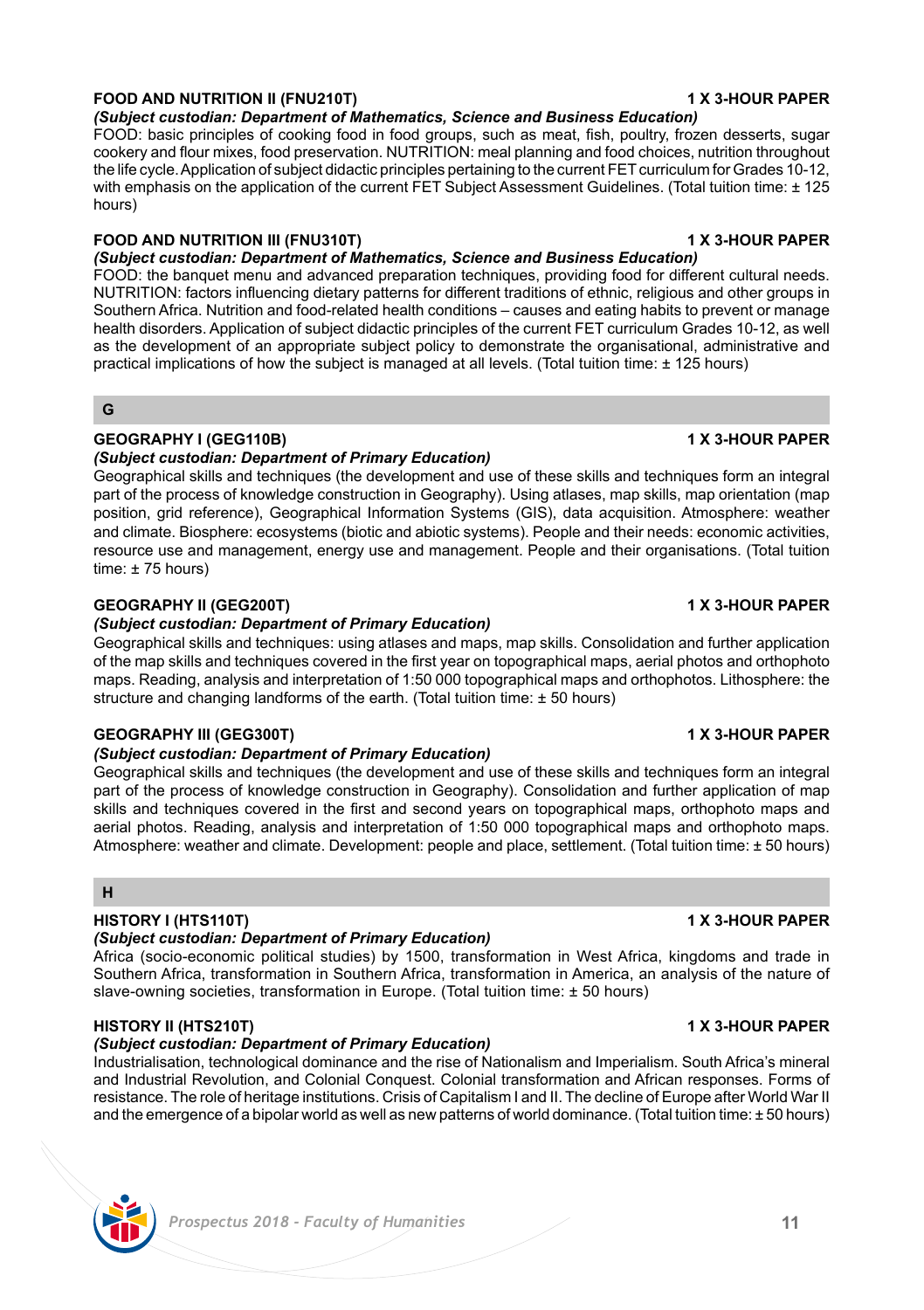### *Prospectus 2018 - Faculty of Humanities* **12**

# **HISTORY III (HTS310T) 1 X 3-HOUR PAPER**

### *(Subject custodian: Department of Primary Education)*

Case study: analysing issues concerning the Middle East conflict. Challenges to Colonialism. Competing Nationalisms in South Africa. The end of apartheid, democracy and new identities in South Africa. The collapse of Communism in Europe; the information age and continuing genocide. Competing world views and conflict over the control of resources: the Gulf War, war against terror and anarchy. Emerging youth cultures. African renewal. (Total tuition time: ± 50 hours)

### **HOTELKEEPING AND CATERING I (HTK110T) 1 X 3-HOUR PAPER**

*(Subject custodian: Department of Mathematics, Science and Business Education)*  The hotel and catering industry, including history and associations, types of hotels, hotel organisation in all departments, front-office management, tourism, hotel management. Application of subject didactic principles: to plan, develop and present a lesson on a topic pertaining to the national curriculum, FET curriculum Grades 10-11. (Total tuition time: ± 100 hours)

# **HOTELKEEPING AND CATERING II (HTK210T)** 1 X 3-HOUR PAPER

### *(Subject custodian: Department of Mathematics, Science and Business Education)*

The role of food service institutions in the community, food service systems, facility layout in hotels, equipment, sanitation, safety. Application of subject didactic principles pertaining to the national curriculum, FET curriculum Grades 10-12, with the emphasis on the application of the national curriculum, FET Subject Assessment Guidelines. (Total tuition time: ± 100 hours)

# **HOTELKEEPING AND CATERING III (HTK310T) 1 X 3-HOUR PAPER**

*(Subject custodian: Department of Mathematics, Science and Business Education)* 

Quantity catering: quantity catering, including menus, restaurant interior, table lying, styles of service, types of functions, work schedules, waiter service, serving of alcoholic beverages and tobacco. Administration: Largescale food preparation administration, including purchasing, receiving, storing, issuing, production planning, waste control, recipes. Food service budget. Cost control. Application of subject didactic principles of the national curriculum, FET curriculum Grades 10-12, as well as the development of a suitable subject policy to demonstrate the organisational, administrative and practical implications of how the subject is managed at all levels. (Total tuition time: ± 100 hours)

### **HUMAN DEVELOPMENT IV (HDV400T) 1 X 3-HOUR PAPER**

*(Subject custodian: Department of Educational Foundation)*

Lifespan development. Middle childhood: ordered and disordered. Intelligence, self-esteem and mastery. Personality. Language and thought, creative and critical thinking. Assessment strategies: assignments, seminars, presentations, tests. (Total tuition time: ± 30 hours)

# **L**

### **LEARNING AREAS II (LEA200T) CONTINUOUS ASSESSMENT**

### *(Subject custodian: Department of Primary Education)*

Arts and Culture: developing an understanding of art, music and human movement in the foundation phase. Life Orientation: developing an understanding of life orientation and religion in the foundation phase. Technology: developing an understanding of technology in the foundation phase. Economic and Management Science: role-players, economic systems, productivity, curriculum and planning, assessment. Environmental Education: developing an understanding of natural sciences and human and social sciences in the foundation phase. (Total tuition time: ± 50 hours)

# **LEARNING AREAS SPECIALISATION: ARTS AND CONTINUOUS ASSESSMENT CULTURE IV (LAR400T)**

## *(Subject custodian: Department of Educational Foundation)*

Specific didactics for drama, music, dance and visual arts. Practical application of each subject. (Total tuition time: ± 30 hours)

# **LEARNING AREAS SPECIALISATION: INTERMEDIATE CONTINUOUS ASSESSMENT PHASE (LIN400T)**

# *(Subject custodian: Department of Educational Foundation)*

This subject covers Literacy (20 credits on Level 6), and one of the following: Mathematics (education) (10 credits on Level 5 and 10 credits on Level 6) Technology (10 credits on Level 5 and 10 credits on Level 6) Natural Science (10 credits on Level 5 and 10 credits on Level 6), plus one of the following: Human and Social Sciences, Economics and Management Sciences. (Total tuition time: ± 30 hours)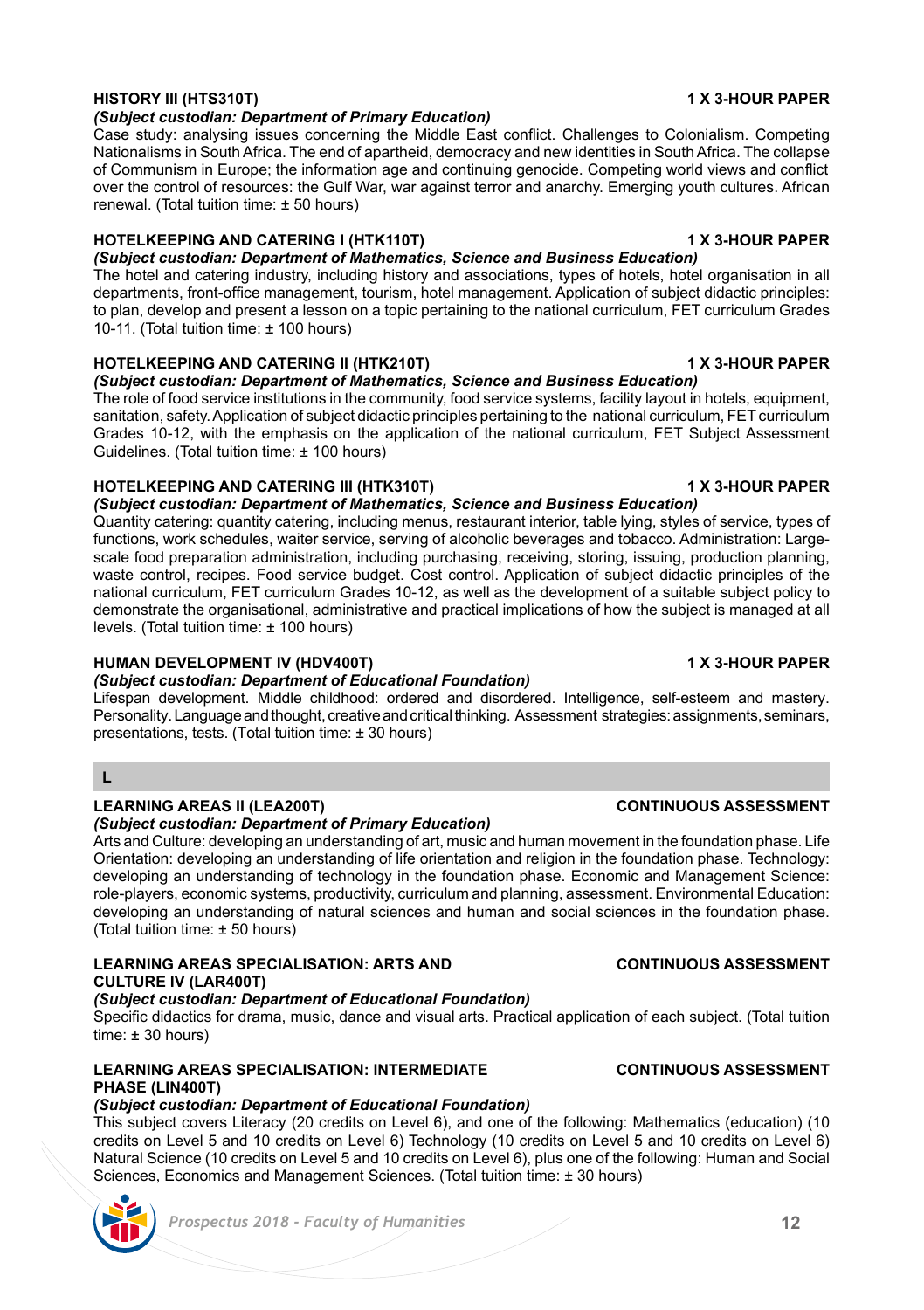### **LEARNING AREAS SPECIALISATION: TECHNOLOGY IV (LTY400T) CONTINUOUS ASSESSMENT** *(Subject custodian: Department of Technology and Vocational Education)*

Structures, systems, curriculum and planning, assessment. Computer literacy: hardware, software, computer facility design and management, computers in education. (Total tuition time:  $\pm$  30 hours)

### **LEARNING AREAS SPECIALISATION: VISUAL ARTS IV (LVI400T) CONTINUOUS ASSESSMENT** *(Subject custodian: Department of Educational Foundation)*

Specific didactics for Visual Art. Practical application of Visual Art. Two-dimensional design. Three-dimensional design. (Total tuition time: ± 30 hours)

# **LIFE ORIENTATION I (LIO100T) 1 X 3-HOUR PAPER**

*(Subject custodian: Department of Educational Foundation)*

Overview of theoretical approaches to career counselling and a critical evaluation some approaches. A theoretical framework for life skills in guidance and counselling and the application of emotional and cognitive regulation in their own life. Identification, application and evaluation of multiple intelligences in career and life skills. Identification of life skills in a multicultural society. Life Orientation as a survival kit for the  $21<sup>st</sup>$  century and the application of knowledge and skills as a survival kit. HIV/AIDS and trauma among learners and educators as well as ways to mitigate the consequences of HIV/AIDS. Study and learning skills and the application of the skills in their learning process; and Application of subject didactic principles to plan, develop and present a topic in the national curriculum, curriculum for Grade 10. (Total tuition time: ± 100 hours)

### **LIFE ORIENTATION II (LIO200T) 1 X 3-HOUR PAPER**

### *(Subject custodian: Department of Educational Foundation)*

Application of facilitation skills in the Life Orientation classroom. Different approaches to career assessment skills. Integration of narrative therapy in career counselling. Application of career management skills. Application of career skills as a life skills; The psychodynamic perspective on work and mental health. Application of job finding skills. Application of entrepreneurial skills. Application of teaching and management skills in the Life skills classroom. Application of subject didactic principles to plan, develop and present a topic in the national curriculum for Grade 11. Compilation of a subject file for Life Orientation. (Total tuition time: ± 100 hours)

# **LIFE ORIENTATION III (LIO300T) 1 X 3-HOUR PAPER**

### *(Subject custodian: Department of Educational Foundation)*

A model for establishing responsible social behaviour. Relationship choices. Communication choices. Choices for sexual behaviour. Choices to avoid gender-based and sexual abuse. Choices for persons infected or affected by HIV and AIDS. Media choices. Dangers of alcohol and substance abuse and apply smart choices. Application of didactic principles and knowledge regarding the teaching of Life Orientation. (Total tuition time: ± 100 hours)

# **LIFE SKILLS I (LIF110T) CONTINUOUS ASSESSMENT**

### *(Subject custodian: Department of Educational Foundation)*

Learning programmes (educational foundation of life skills in the practical sphere, environmental education, curriculum development). A critical analysis of learning materials, design of learning programmes, applied competence and assessment. (Total tuition time: ± 30 hours)

# **LITERACY I (LRY100T) 1 X 3-HOUR PAPER**

### *(Subject custodian: Department of Primary Education)*

Language I (60%): listening, speaking, reading, writing, integrated language approach, assessment, children's literature, applied competence. Language II (40%): multilingualism, innovative approaches, design and critical evaluation of materials, assessment, applied competence. (Total tuition time: ± 30 hours)

### **M**

# **MATHEMATICAL LITERACY I (MLY100T)** 1 X 3-HOUR PAPER

*(Subject custodian: Department of Mathematics, Science and Business Education)* 

NUMBERS AND THEIR RELATIONSHIPS: fractions, decimals and percentages. Distributive, Communicative and Associative laws. Ratio and proportion. Income, expenditure, cost price, commission, discount, profit and selling price. Simple interest and compound interest. FUNCTIONAL RELATIONSHIPS: cartesian coordinate system. Solutions to linear equations. Simple linear and quadratic functions. SPACE, SHAPE AND MEASURE-MENT: Measurement of length, distance, volume, area and perimeter of polygons and circles, and estimate error in measurement. Use and interpret scale drawings. Define and use the trigonometric ratios and interpret situations and problems about heights, distance and positions. DATA HANDLING: collect and organise data. Tally and frequency table. Simple and compound bar graphs. Line and broken-line graphs. Ogives of accumulative frequencies. Pie chart and histograms: Measures of central tendencies: mean, mode, median and range. (Total tuition time: ± 100 hours)



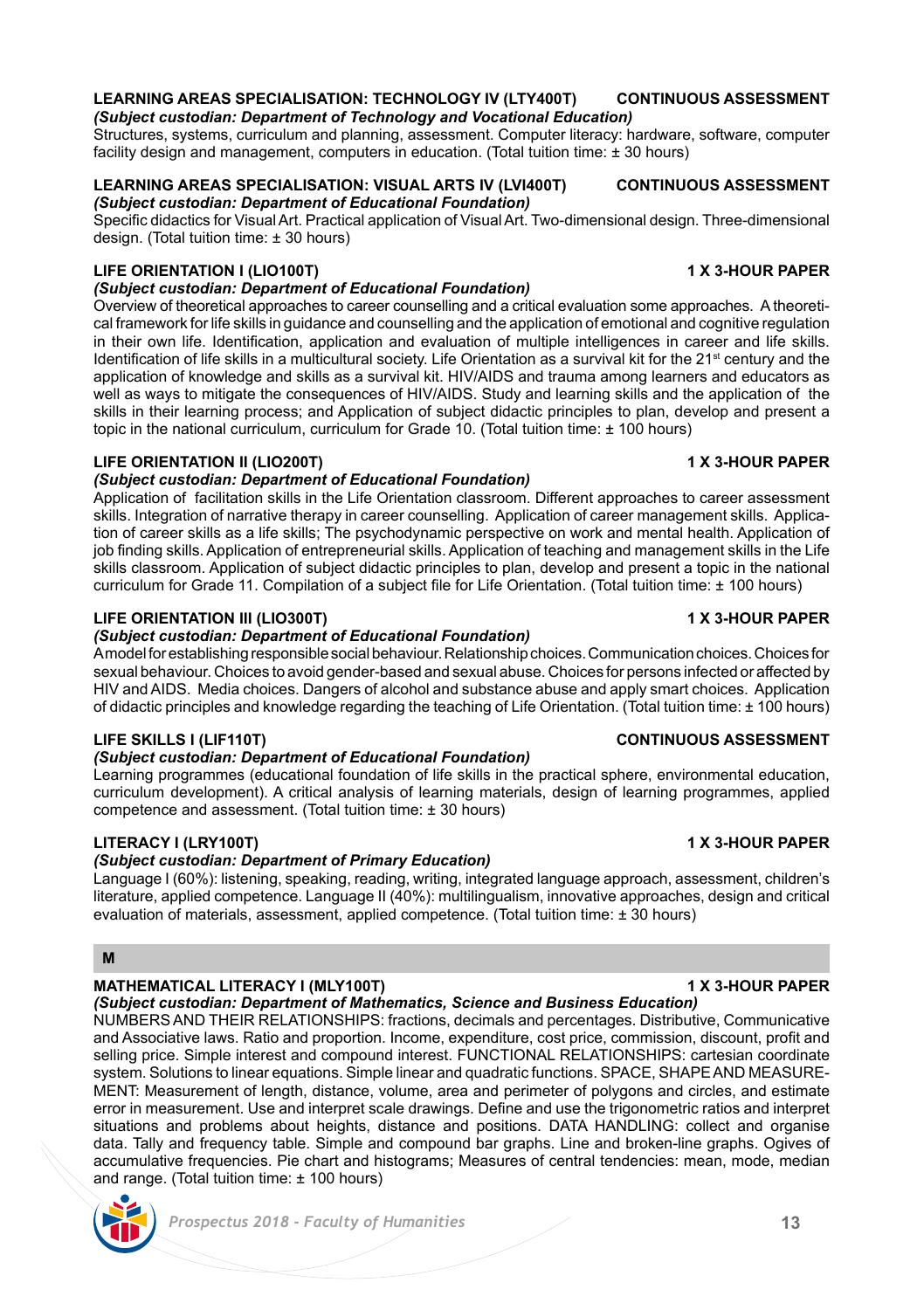# **MATHEMATICAL LITERACY II (MLY200T) 1 X 3-HOUR PAPER**

*(Subject custodian: Department of Mathematics, Science and Business Education)* 

NUMBERS AND THEIR RELATIONSHIPS: positive exponents. Solving quadratic equations: factorisation and application of quadratic formula. Solving simple simultaneous equations. Annuities and mortgages. Taxation (Personal Tax, company tax and VAT). Imports/exports. Levies and rebates. FUNCTIONAL RELATIONSHIPS: Simple and linear inequalities. Simple, exponential and logarithmic functions. SPACE, SHAPE AND MEASUREMENT: estimate, measure and calculate perimeters and areas of polygons. Surface area and volumes of right prism and right circular cylinders. Trigonometric ratios: sinx, cosx, tanx. DATA HANDLING: Frequency tables. Ogives of cumulative frequencies; Measures of dispersion. Elementary probability. Probability of events. Venn diagrams. (Total tuition time: ± 100 hours)

### **MATHEMATICAL LITERACY III (MLY300T) 1 X 3-HOUR PAPER**

*(Subject custodian: Department of Mathematics, Science and Business Education)*  NUMBERS AND THEIR RELATIONSHIPS: matrices. Solving systems of equations using Cramer's rule. Exchange rate, Interest offerings and bank charges. Different retirement options. Index changes (CPI, BCI). Functional relationships: Linear programming with two variables. Rational functions. SPACE, SHAPE AND MEASUREMENT: area rule, sine rule and cosine rule. Geometry of a circle. Circle with the center at the origin. Circle with the centre not at the origin. DATA HANDLING: the normal distribution. Area under a normal curve. Using tables under the normal curve; Computation of proportions. The central limit theorem. Correlation. Scatter

diagrams. The spearman product-moment correlation coefficient. The spearman rank correlation coefficient. Interpretation of the correlation coefficient. (Total tuition time: ± 100 hours)

# **MATHEMATICS I (MAT150E) 1 X 3-HOUR PAPER**

*(Subject custodian: Department of Mathematics, Science and Business Education)*  Basic principles. Complex numbers and theory of polynomials. Functions. Exponential and logarithmic functions. Trigonometry. Coordinate geometry. Circle. Matrices. Partial fractions. (Total tuition time: ± 100 hours)

### **MATHEMATICS II (MAT260E) 1 X 3-HOUR PAPER** *(Subject custodian: Department of Mathematics, Science and Business Education)*

Linear programming. Binomial theorem. Series and progressions. Vectors. Conic section. Limits and continuity. Differentiation. Integration. Data handling. (Total tuition time: ± 100 hours)

# **MATHEMATICS III (MAT340E) 1 X 3-HOUR PAPER**

*(Subject custodian: Department of Mathematics, Science and Business Education)*  Systems of linear equations: Matrices. Infinite series. Vector spaces. First-order differential equations. Secondorder differential equations. Statistics and probability. (Total tuition time: ± 100 hours)

# **MATHEMATICS (EDUCATION) I (MAE100T) 1 X 3-HOUR PAPER**

# *(Subject custodian: Department of Mathematics, Science and Business Education)*

Introduction to basic principles, functions, polynomials and rational functions, exponential and logarithmic functions, trigonometric functions of real numbers. (Total tuition time: ± 50 hours)

# **MATHEMATICS (EDUCATION) II (MAE200T) 1 X 3-HOUR PAPER**

*(Subject custodian: Department of Mathematics, Science and Business Education)*  Introduction to trigonometric functions of angles, analytical trigonometry, systems of equations and inequalities, analytical geometry, series and progressions. (Total tuition time: ± 50 hours)

# **MECHANICAL TECHNOLOGY I (MHY100T)** 1 1 X 3-HOUR PAPER

# *(Subject custodian: Department of Technology and Vocational Education)*

Basic technical knowledge and skills in the mechanical field of specialisation. Theory and practical skills are integrated through basic experiments and metalwork processes conducted in workshops. Projects in which the technological process is applied are undertaken to solve technological problems. Application of subject didactic principles: to plan, develop and present a lesson on a topic pertaining to the national curriculum, FET curriculum Grades 10-11. (Total tuition time: ± 125 hours*)*

# **MECHANICAL TECHNOLOGY II (MHY200T) 1 X 3-HOUR PAPER**

# *(Subject custodian: Department of Technology and Vocational Education)*

Basic technical knowledge and skills in the mechanical field of specialisation. Theory and practical skills are integrated through basic experiments and metalwork processes conducted in workshops. Projects in which the technological process is applied are undertaken to solve technological problems. Application of subject didactic principles pertaining to the national curriculum, FET curriculum Grades 10-12, with the emphasis on the application of the national curriculum, FET Subject Assessment Guidelines. (Total tuition time: ± 125 hours)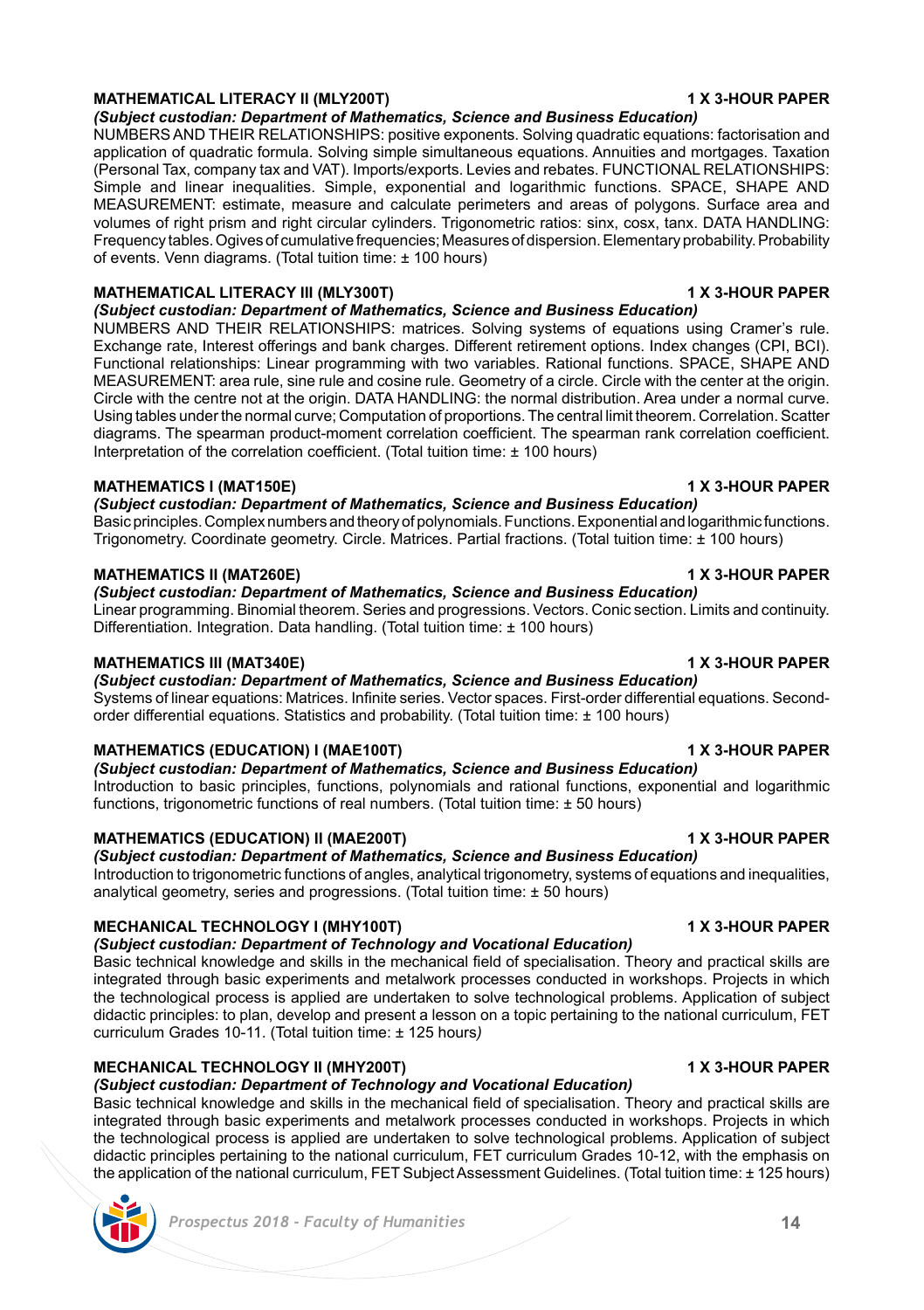# **MECHANICAL TECHNOLOGY III (MHY300T) 1 X 3-HOUR PAPER**

# *(Subject custodian: Department of Technology and Vocational Education)*

Basic technical knowledge and skills in the mechanical field of specialisation. Theory and practical skills are integrated through basic experiments and metalwork processes (fitting and turning processes) conducted in workshops. Projects in which the technological process is applied are undertaken to solve technological problems. Application of subject didactic principles of the national curriculum, FET curriculum Grades 10-12, as well as the development of a suitable subject policy to demonstrate the organisational, administrative and practical implications of how the subject is managed at all levels. (Total tuition time: ± 125 hours)

# **MECHANICAL TECHNOLOGY IV (MHY400T) 1 X 3-HOUR PAPER**

*(Subject custodian: Department of Technology and Vocational Education)*  Basic technical knowledge and skills in the mechanical field of specialisation is emphasised. Theory is integrated with practical skills through experiments and processes conducted in workshops and laboratories. Students identify problems, and through the technological design process, solve those problems by undertaking projects in laboratories and workshops. (Total tuition time: ± 100 hours)

# **N**

# **NATURAL SCIENCES I (NAS100B) 1 X 3-HOUR PAPER**

*(Subject custodian: Department of Mathematics, Science and Business Education)*  Life and living I. Energy and change I. Planet earth and beyond I. Matter and materials I. Computers in Natural Sciences I (applicable CD and internet). (Total tuition time: ± 75 hours)

# **NATURAL SCIENCES II (NAS200T) 1 X 3-HOUR PAPER**

*(Subject custodian: Department of Mathematics, Science and Business Education)*  Life and living II. Energy and change II. Planet earth and beyond II. Matter and materials II. Computers in Natural Sciences II (applicable CD and Internet). (Total tuition time: ± 75 hours)

## **NUMERACY I (NUM110T) 1 X 3-HOUR PAPER**

### *(Subject custodian: Department of Primary Education)*

Introduction to number concept development, communicating mathematics, learning strategies, introducing measurement, introducing shapes and patterns, using media and other resources, policy and applied competence. Teaching and learning of mathematical concepts and skills, teaching approaches in mathematics, promoting problem-solving skills, remedial mathematics. (Total tuition time: ± 30 hours)

### **P**

# **PHYSICAL SCIENCE I (FWS100T) 1 X 3-HOUR PAPER**

# *(Subject custodian: Department of Mathematics, Science and Business Education)*

Importance of physical measurement and introduction to chemistry. The structure of the atom, the quantum theory, chemical periodicity, chemical formulas and composition stoichiometry, chemical equations, reaction stoichiometry and some chemical reactions. Ionic and covalent bonds. Metallurgy of the main-group elements and the chemistry of the non-metals. Vectors, kinematics in one and two dimensions, momentum, forces and Newton's laws of motion, work and energy, electrostatics, electric potential, electricity. (Total tuition time:  $± 125$  hours)

# **PHYSICAL SCIENCE II (FWS200T) 1 X 3-HOUR PAPER**

*(Subject custodian: Department of Mathematics, Science and Business Education)* 

Acids, bases and salts, Arrhenius, Bronsted-Lowry and Lewis concepts, oxidation-reduction reactions, the dissolution process, colligative properties of solutions and colloid formation, properties of solutions. State of matter: gases, liquids and solids. Gases and the kinetic-molecular theory. Chemical equilibrium, the equilibrium constant and Le Chatelier's principle, self-ionisation of water and pH. Circular motion, simple harmonic motion, vibrations and waves, magnetism, electromagnetic induction. Temperature and heat. (Total tuition time: ± 50 hours)

# **PHYSICAL SCIENCE III (FWS300T, FWS310T) 1 X 3-HOUR PAPER**

*(Subject custodians: Departments of Mathematics, Science and Business Education and Physics)* Acid-base equilibria, solutions of weak acids and weak bases. Thermo-chemistry, understanding heats of reactions and using heats of reaction, including Hess's Law. Chemical kinetics, reaction rates and reaction mechanisms. Solubility and complexion equilibria. Thermodynamics and equilibria. Electrochemistry. Organic chemistry. Heat and temperature of solids and liquids. Electromagnetic waves, geometric optics, particles and waves, alternating current, capacitors, electronics, thermodynamics. (Total tuition time: ± 125 hours)

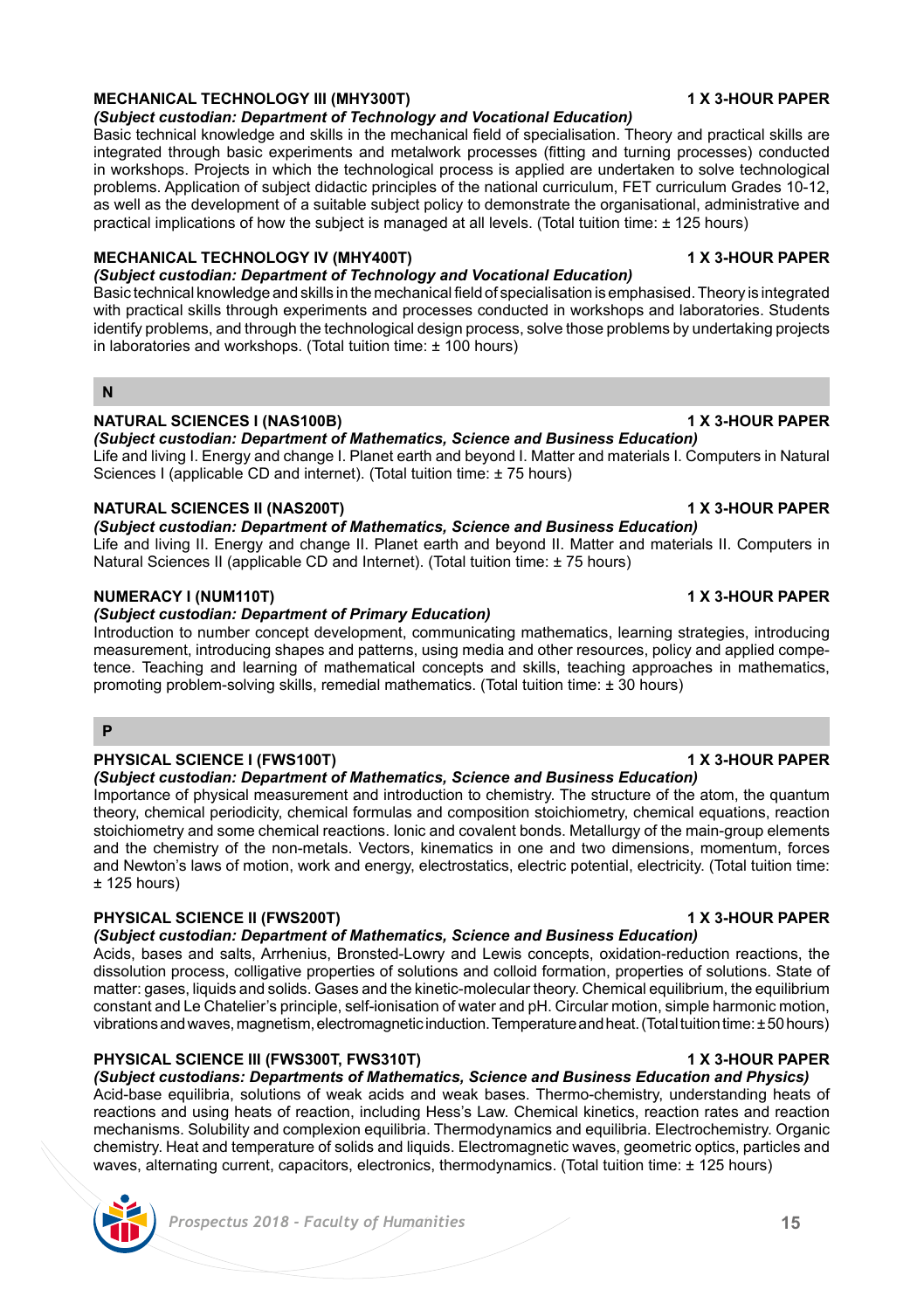# **PROFESSIONAL STUDIES (PDF410T) CONTINUOUS ASSESSMENT**

# *(Subject custodian: Department of Educational Foundation)*

Teaching and learning theories: teaching models, microteaching and professional development, school library materials and material development. (Total tuition time: ± 30 hours)

# **R**

# **RESEARCH METHODOLOGY (RMD100M) 1 X 3-HOUR PAPER**

*(Subject custodian: Department of Educational Foundation)* Research concepts, tools of research, the difference between qualitative and quantitative research, reference techniques, bibliography and application, (see Education IV), such as a literature study. (Total tuition time: ± three hours)

# **S**

### **SCHOOL GUIDANCE AND COUNSELLING I (SGC100T) 1 X 3-HOUR PAPER** *(Subject custodian: Department of Educational Foundation)*

Orientation to the aims and nature of school guidance, study guidance, school readiness, subject and school type of guidance, personal guidance, parent guidance. Aspects of life orientation (intermediate phase), practical work, such as interviewing and diagnostic. Application of subject didactic principles: to plan, develop and present a lesson on a topic pertaining to the national curriculum, FET: LO curriculum Grades 10-11. (Total tuition time: ± 100 hours)

# **SCHOOL GUIDANCE AND COUNSELLING II (SGC200T) 1 X 3-HOUR PAPER**

*(Subject custodian: Department of Educational Foundation)*

School guidance: general principles, individualisation and differentiation, personal guidance, parent guidance, group dynamics and group guidance. Aspects of life orientation (senior phase). Practical work: interviewing and group work, diagnostic and recording, school guidance practice in schools, case study conferences, professional associations (career ethics). Application of subject didactic principles pertaining to the national curriculum, FET: LO curriculum Grades 10-12, with the emphasis on the application of the national curriculum, FET Subject Assessment Guidelines. (Total tuition time: ± 100 hours)

# **SCHOOL GUIDANCE AND COUNSELLING III (SGC300T) 1 X 3-HOUR PAPER**

*(Subject custodian: Department of Educational Foundation)*

School guidance: schools of thought in guidance and their influence on school guidance, career choice guidance, study guidance, personal guidance, parent guidance, group dynamics and group guidance. Aspects of life orientation (NQF Levels 2, 3 and 4). Practical work: interviewing and group work, diagnostic and recording, organisation of school guidance practice in schools, case studies, professional associations (career ethics). Application of subject didactic principles of the national curriculum, FET: LO curriculum Grades 10-12, as well as the development of an appropriate subject policy to demonstrate the organisational, administrative and practical implications of how the subject is managed at all levels. (Total tuition time: ± 100 hours)

# **SPECIFIC SUBJECT DIDACTICS (SSD400T) CONTINUOUS ASSESSMENT**

*(Subject custodian: Department of Educational Foundation)*

Subject didactics terminology, teaching strategies (OBE), curriculum development, assessment, microteaching and subject policy of major school subjects in the national curriculum, FET Schools interpretation and application. (Total tuition time: ± 50 hours)

# **SUBJECT DIDACTICS IV (SUB400T) CONTINUOUS ASSESSMENT**

*(Subject custodian: Department of Educational Foundation)* Reading, writing and numeracy. (Total tuition time: ± 50 hours)

# **T**

# **TECHNOLOGICAL DESIGN I (TCD100T) 1 X 3-HOUR PAPER**

*(Subject custodian: Department of Technology and Vocational Education)* 

Students gain insight into the communication process and design principles and apply them in a technological context. Drawing practices are applied to present technological ideas and designs accurately and effectively. Appropriate information to present ideas graphically are observed and selected. Computer graphics are used and drawings interpreted. Application of subject didactic principles: to plan, develop and present a lesson on a topic pertaining to the national curriculum, FET curriculum Grades 10-11. (Total tuition time: ± 100 hours)